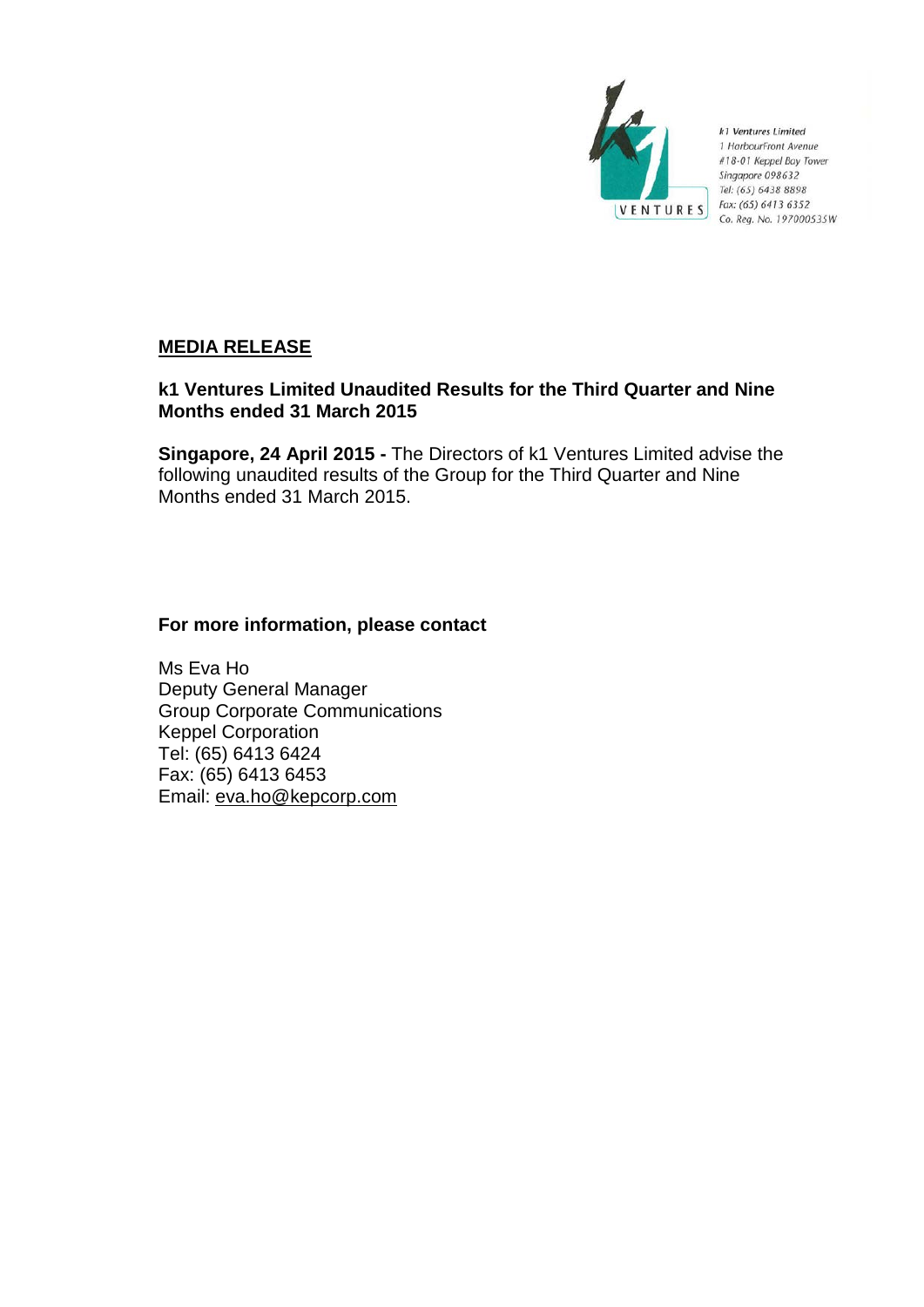# **K1 VENTURES LIMITED**

Co. Reg. No. 197000535W (Incorporated in the Republic of Singapore)

# **THIRD QUARTER 2015 FINANCIAL STATEMENTS**

# **TABLE OF CONTENTS**

| Paragraph      | <b>Description</b>                             | Page     |
|----------------|------------------------------------------------|----------|
|                | <b>FINANCIAL STATEMENTS</b>                    | $1 - 15$ |
| 1              | GROUP PROFIT AND LOSS ACCOUNT                  | 1        |
| $\overline{c}$ | CONSOLIDATED STATEMENT OF COMPREHENSIVE INCOME | 5        |
| 3              | <b>BALANCE SHEETS</b>                          | 6        |
| 4              | STATEMENTS OF CHANGES IN EQUITY                | 8        |
| 5              | CONSOLIDATED STATEMENT OF CASH FLOWS           | 10       |
| 6              | <b>AUDIT</b>                                   | 11       |
| 7              | <b>AUDITORS' REPORT</b>                        | 11       |
| 8              | <b>ACCOUNTING POLICIES</b>                     | 11       |
| 9              | CHANGES IN THE ACCOUNTING POLICIES             | 11       |
| 10             | <b>REVIEW OF GROUP PERFORMANCE</b>             | 11       |
| 11             | VARIANCE FROM FORECAST STATEMENT               | 12       |
| 12             | <b>PROSPECTS</b>                               | 12       |
| 13             | <b>DIVIDEND</b>                                | 12       |
| 14             | <b>SEGMENT ANALYSIS</b>                        | 13       |
| 15             | REVIEW OF SEGMENT PERFORMANCE                  | 15       |
| 16             | <b>INTERESTED PERSON TRANSACTIONS</b>          | 15       |
|                | <b>CONFIRMATION BY THE BOARD</b>               | 16       |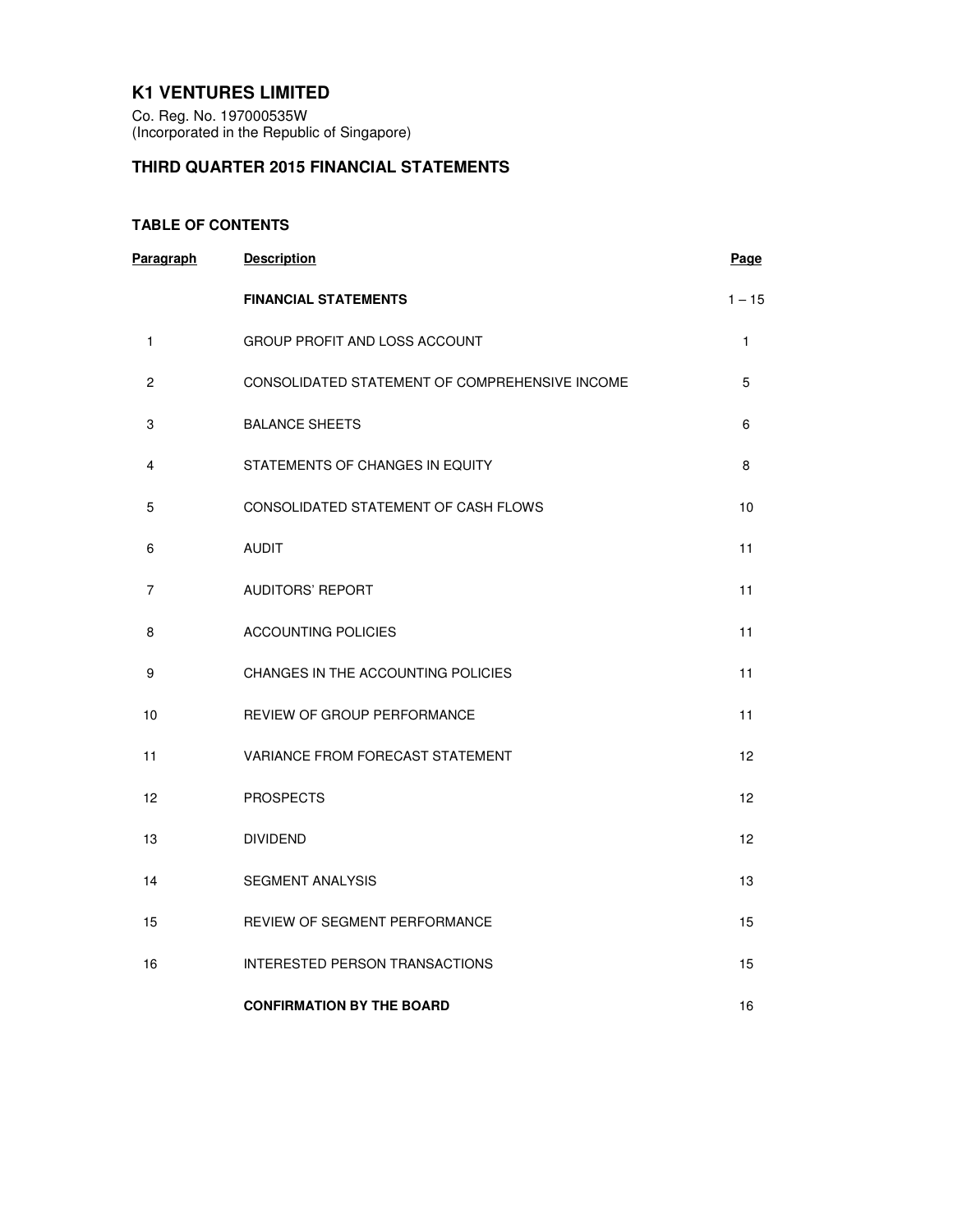# **K1 VENTURES LIMITED**

# **THIRD QUARTER 2015 FINANCIAL STATEMENTS**

### **UNAUDITED RESULTS FOR THIRD QUARTER AND NINE MONTHS ENDED 31 MARCH 2015**

The Directors of **k1 Ventures Limited** advise the following unaudited results of the Group for the third quarter and nine months ended 31 March 2015.

#### **1. GROUP PROFIT AND LOSS ACCOUNT for the third quarter and nine months ended 31 March 2015**

|                                                                               | Note           | 1 Jan 15<br>to<br>31 Mar 15 | 1 Jan 14<br>to<br>31 Mar 14 | $+/(-)$ % | 1 Jul 14<br>to<br>31 Mar 15 | 1 Jul 13<br>to<br>31 Mar 14 | $+$ /(-) %        |
|-------------------------------------------------------------------------------|----------------|-----------------------------|-----------------------------|-----------|-----------------------------|-----------------------------|-------------------|
| <b>Continuing operations</b>                                                  |                | \$'000                      | \$'000                      |           | \$'000                      | \$'000                      |                   |
| Revenue                                                                       | 1a             | 3,096                       | 3,204                       | (3.4)     | 57,508                      | 28,552                      | 101.4             |
| Net carrying value of investment                                              |                |                             |                             |           |                             |                             |                   |
| disposed                                                                      |                |                             |                             |           | (18, 225)                   |                             | NM.               |
| Staff costs                                                                   |                | (44)                        | (39)                        | 12.8      | (161)                       | (138)                       | 16.7<br><b>NM</b> |
| Depreciation and amortisation<br>Other operating expenses                     |                | (999)                       | (1,090)                     | (8.3)     | (1, 564)                    | (1)<br>(3, 339)             | (53.2)            |
|                                                                               |                |                             |                             |           |                             |                             |                   |
| <b>Operating profit</b>                                                       |                | 2,053                       | 2,075                       | (1.1)     | 37,558                      | 25,074                      | 49.8              |
| Foreign exchange gain/(loss)                                                  |                | 3,873                       | (7)                         | <b>NM</b> | 7,336                       | 95                          | >500.0            |
|                                                                               |                |                             |                             |           |                             |                             |                   |
| <b>Profit before taxation</b>                                                 | 1 <sub>b</sub> | 5,926                       | 2,068                       | 186.6     | 44,894                      | 25,169                      | 78.4              |
| Taxation                                                                      | 1 <sub>c</sub> | (885)                       | (905)                       | (2.2)     | (5,881)                     | (4,871)                     | 20.7              |
| <b>Profit from continuing</b><br>operations                                   |                | 5,041                       | 1,163                       | 333.4     | 39,013                      | 20,298                      | 92.2              |
| <b>Discontinued operations</b><br>Profit from discontinued                    |                |                             |                             |           |                             |                             |                   |
| operations                                                                    | 1 <sup>f</sup> |                             | 1,868                       | <b>NM</b> |                             | 1,410                       | <b>NM</b>         |
| Profit for the period                                                         |                | 5,041                       | 3,031                       | 66.3      | 39,013                      | 21,708                      | 79.7              |
| Attributable to:<br>Shareholders of the Company                               |                |                             |                             |           |                             |                             |                   |
| Profit from continuing operations                                             |                | 5,041                       | 1,163                       | 333.4     | 39,013                      | 20,298                      | 92.2              |
| Profit from discontinued<br>operations                                        |                |                             | 1,496                       | <b>NM</b> |                             | 1,129                       | <b>NM</b>         |
|                                                                               |                | 5,041                       | 2,659                       | 89.6      | 39,013                      | 21,427                      | 82.1              |
| Non-controlling interests                                                     |                |                             | 372                         | <b>NM</b> |                             | 281                         | <b>NM</b>         |
|                                                                               |                | 5,041                       | 3,031                       | 66.3      | 39,013                      | 21,708                      | 79.7              |
| <b>EBITDA</b> *                                                               |                | 5,926                       | 2,068                       | 186.6     | 44,894                      | 25,170                      | 78.4              |
| Profit per ordinary share<br><b>Continuing and discontinued</b><br>operations |                |                             |                             |           |                             |                             |                   |
| - basic                                                                       | 1d             | $0.23$ cts                  | $0.12$ cts                  | 91.7      | $1.80$ cts                  | $0.99$ cts                  | 81.8              |
| - diluted                                                                     | 1 <sub>d</sub> | 0.23 cts                    | $0.12$ cts                  | 91.7      | 1.80 cts                    | $0.99$ cts                  | 81.8              |
| <b>Continuing operations</b>                                                  |                |                             |                             |           |                             |                             |                   |
| - basic                                                                       | 1 <sub>d</sub> | $0.23$ cts                  | $0.05$ cts                  | 360.0     | $1.80$ cts                  | $0.94$ cts                  | 91.5              |
| - diluted                                                                     | 1d             | $0.23$ cts                  | $0.05$ cts                  | 360.0     | $1.80$ cts                  | $0.94$ cts                  | 91.5              |

\* EBITDA is defined as profit before tax, finance expenses, depreciation and amortisation for continuing operations. NM - Not meaningful

Note:

Discontinued operations reflect the Group's activities in Long Haul Holding Corp ("Helm"), the transportation leasing business in North America. Refer to note 1f for details. The profit and loss comparatives have been adjusted to conform to changes in presentation in the current year.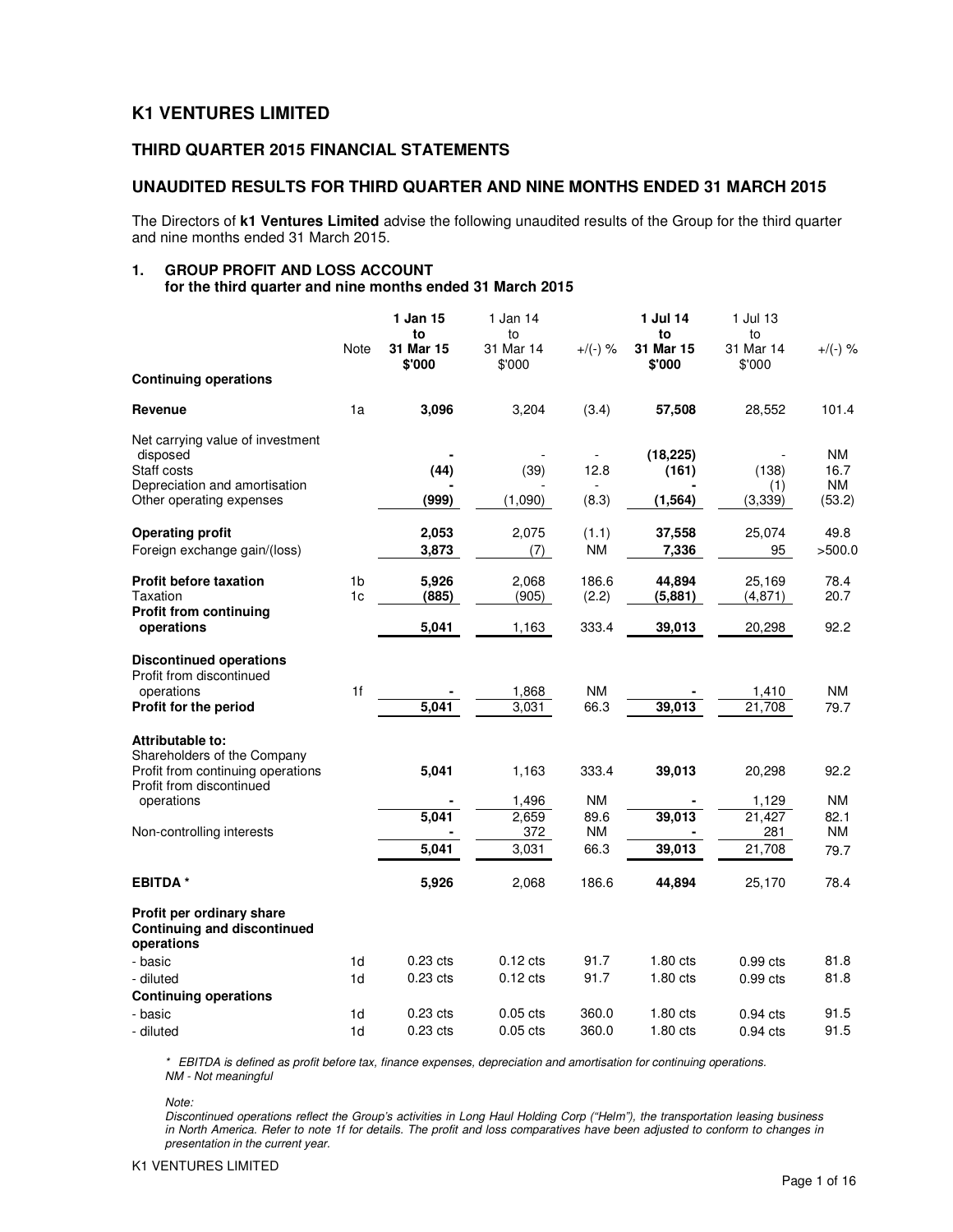# **NOTES TO GROUP PROFIT AND LOSS ACCOUNT**

# 1a. Breakdown of revenue

|                                     | 1 Jan 15<br>to<br>31 Mar 15<br>\$'000 | 1 Jan 14<br>to<br>31 Mar 14<br>\$'000 | $+/(-)$<br>$\%$ | 1 Jul 14<br>to<br>31 Mar 15<br>\$'000 | 1 Jul 13<br>to<br>31 Mar 14<br>\$'000 | $+$ /(-)<br>$\%$ |
|-------------------------------------|---------------------------------------|---------------------------------------|-----------------|---------------------------------------|---------------------------------------|------------------|
| <b>Continuing operations</b>        |                                       |                                       |                 |                                       |                                       |                  |
| Proceeds from sale of investments   |                                       | 5                                     | <b>NM</b>       | 45,584                                | 11                                    | >500.0           |
| Investment income                   | 3,041                                 | 3,196                                 | (4.8)           | 11,794                                | 28,499                                | (58.6)           |
| Interest income from:               |                                       |                                       |                 |                                       |                                       |                  |
| - Related parties                   | 41                                    | 3                                     | >500.0          | 96                                    | 26                                    | 269.2            |
| - Others                            | 14                                    | 2                                     | >500.0          | 34                                    | 18                                    | 88.9             |
| <b>Others</b>                       |                                       | (2)                                   | <b>NM</b>       |                                       | (2)                                   | NM               |
|                                     | 3,096                                 | 3,204                                 | (3.4)           | 57,508                                | 28,552                                | 101.4            |
| <b>Discontinued operations</b>      |                                       |                                       |                 |                                       |                                       |                  |
| Revenue from transportation leasing |                                       | 15,156                                | <b>NM</b>       |                                       | 44,382                                | ΝM               |
| Interest income                     |                                       |                                       |                 |                                       |                                       | <b>NM</b>        |
| <b>Others</b>                       |                                       | 3,602                                 | ΝM              |                                       | 7,364                                 | ΝM               |
|                                     |                                       | 18,758                                | <b>NM</b>       |                                       | 51,747                                | NM               |
|                                     | 3,096                                 | 21,962                                | (85.9)          | 57,508                                | 80,299                                | (28.4)           |

1b. Pre-tax profit of the Group is arrived at after crediting/(charging) the following:

|                                                            | 1 Jan 15<br>to<br>31 Mar 15<br>\$'000 | 1 Jan 14<br>to<br>31 Mar 14<br>\$'000 | $+/(-)$<br>$\%$          | 1 Jul 14<br>to<br>31 Mar 15<br>\$'000 | 1 Jul 13<br>to<br>31 Mar 14<br>\$'000 | $+$ /(-)<br>$\%$ |
|------------------------------------------------------------|---------------------------------------|---------------------------------------|--------------------------|---------------------------------------|---------------------------------------|------------------|
| <b>Continuing operations</b>                               |                                       |                                       |                          |                                       |                                       |                  |
| Profit on sale of investments                              | ۰                                     | 5                                     | <b>NM</b>                | 27,359                                | 11                                    | >500.0           |
| Gain on liquidation of subsidiary                          | ٠                                     | $\overline{\phantom{0}}$              | $\overline{\phantom{0}}$ | 1,586                                 | $\overline{\phantom{a}}$              | <b>NM</b>        |
| <b>Discontinued operations</b>                             |                                       |                                       |                          |                                       |                                       |                  |
| Profit on disposal of fixed assets                         |                                       | 2,589                                 | <b>NM</b>                | $\blacksquare$                        | 4,408                                 | <b>NM</b>        |
| Write-back of provision/<br>(provision) for doubtful debts |                                       | 86                                    | <b>NM</b>                | $\overline{\phantom{a}}$              | (1)                                   | <b>NM</b>        |

1c. There was no material adjustment for under or over provision of tax in respect of prior years.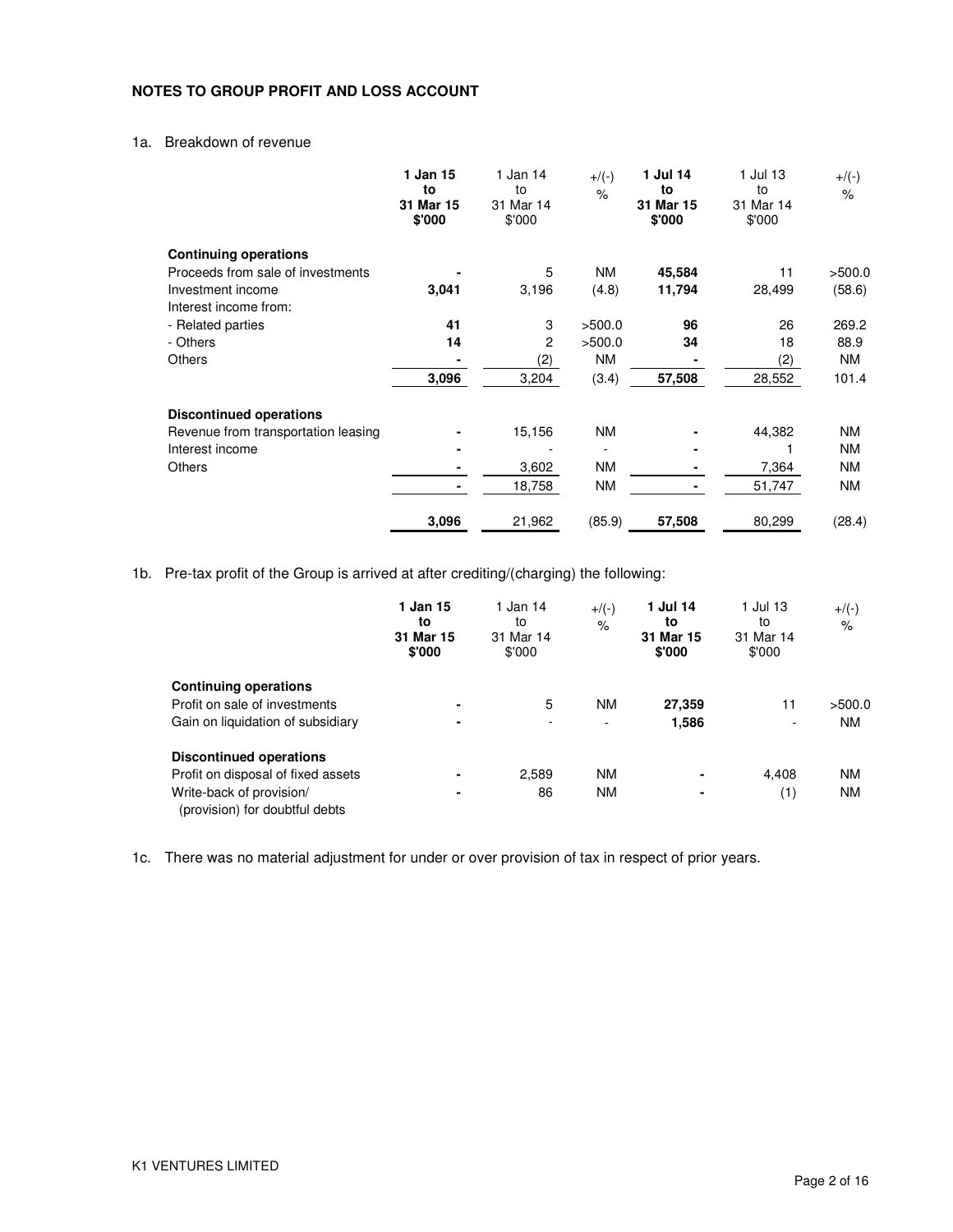#### 1d. Profit per ordinary share

|                                                                                              |            | <b>GROUP</b>       |         | <b>GROUP</b> |            |      |
|----------------------------------------------------------------------------------------------|------------|--------------------|---------|--------------|------------|------|
|                                                                                              | 1 Jan 15   | 1 Jan 14           | $+/(-)$ | 1 Jul 14     | $+/(-)$    |      |
|                                                                                              | to         | to                 | $\%$    | to           | to         | %    |
|                                                                                              | 31 Mar 15  | 31 Mar 14          |         | 31 Mar 15    | 31 Mar 14  |      |
| Continuing and discontinued operations                                                       |            |                    |         |              |            |      |
| Profit per ordinary share of the Group based on net<br>profit attributable to shareholders:- |            |                    |         |              |            |      |
| (i)<br>Based on weighted average number of shares                                            | $0.23$ cts | $0.12$ cts         | 91.7    | $1.80$ cts   | $0.99$ cts | 81.8 |
| - Weighted average number of shares ('000)                                                   | 2,165,618  | 2,165,618          |         | 2,165,618    | 2,165,618  |      |
| On a fully diluted basis<br>(ii)                                                             | $0.23$ cts | $0.12 \text{ cts}$ | 91.7    | $1.80$ cts   | $0.99$ cts | 81.8 |
| - Adjusted weighted average number of shares<br>(000)                                        | 2,165,618  | 2,165,618          |         | 2,165,618    | 2,165,618  |      |
| <b>Continuing operations</b>                                                                 |            |                    |         |              |            |      |
| Profit per ordinary share of the Group based on net<br>profit attributable to shareholders:- |            |                    |         |              |            |      |
| (i)<br>Based on weighted average number of shares                                            | $0.23$ cts | $0.05$ cts         | 360.0   | $1.80$ cts   | $0.94$ cts | 91.5 |
| - Weighted average number of shares ('000)                                                   | 2,165,618  | 2,165,618          |         | 2,165,618    | 2,165,618  |      |
| On a fully diluted basis<br>(ii)                                                             | $0.23$ cts | $0.05$ cts         | 360.0   | $1.80$ cts   | $0.94$ cts | 91.5 |
| - Adjusted weighted average number of shares<br>(000)                                        | 2,165,618  | 2,165,618          |         | 2,165,618    | 2,165,618  |      |
|                                                                                              |            |                    |         |              |            |      |

#### 1e. There was no extraordinary item during the period.

#### 1f. Discontinued operations

Discontinued operations reflect the Group's activities in Helm, the transportation leasing business in North America.

On 21 February 2014, the Company and its wholly-owned subsidiary, Focus Up Holdings Limited announced that they had entered into a definitive agreement and plan of merger for the sale of Helm. The transaction was completed on 15 April 2014.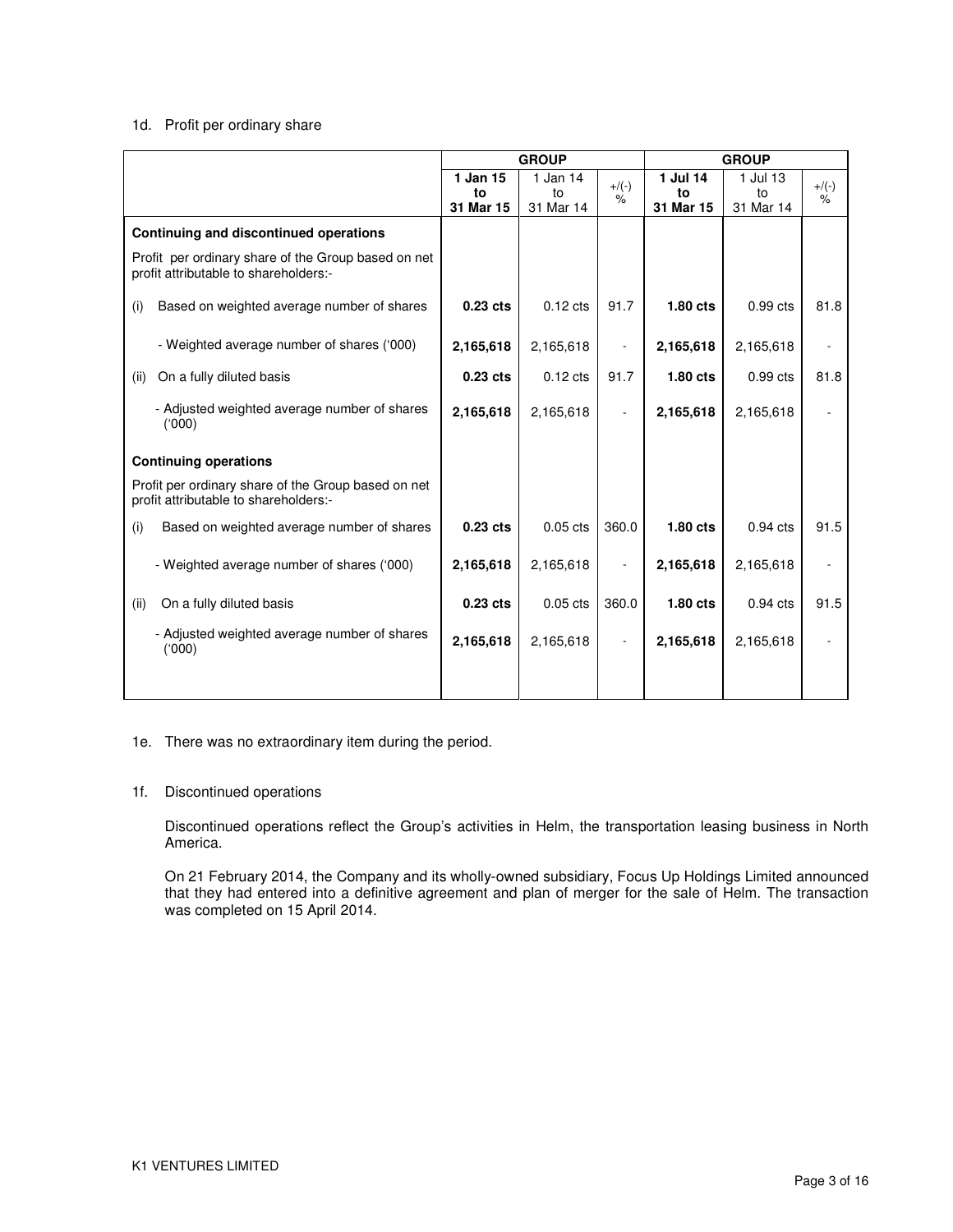i. An analysis of the results of discontinued operations is as follows:

|                                                           | 1 Jul 13<br>to<br>31 Mar 14<br>\$'000 |
|-----------------------------------------------------------|---------------------------------------|
| Operations                                                |                                       |
| Revenue                                                   | 51,747                                |
| Expenses                                                  | (46,483)                              |
| Operating profit                                          | 5,264                                 |
| Finance expenses                                          | (9, 199)                              |
| Share of results of associated company and joint ventures | 6,365                                 |
| Profit before tax                                         | 2,430                                 |
| Taxation                                                  | (1,020)                               |
| Profit after tax                                          | 1,410                                 |
|                                                           |                                       |

ii. The impact of the discontinued operations on the cash flows of the Group is as follows:

|                      | 1 Jul 13<br>to<br>31 Mar 14<br>\$'000 |
|----------------------|---------------------------------------|
| Operating cash flows | 9,008                                 |
| Investing cash flows | (18, 915)                             |
| Financing cash flows | 8,599                                 |
| Net cash flows       | (1,308)                               |
|                      |                                       |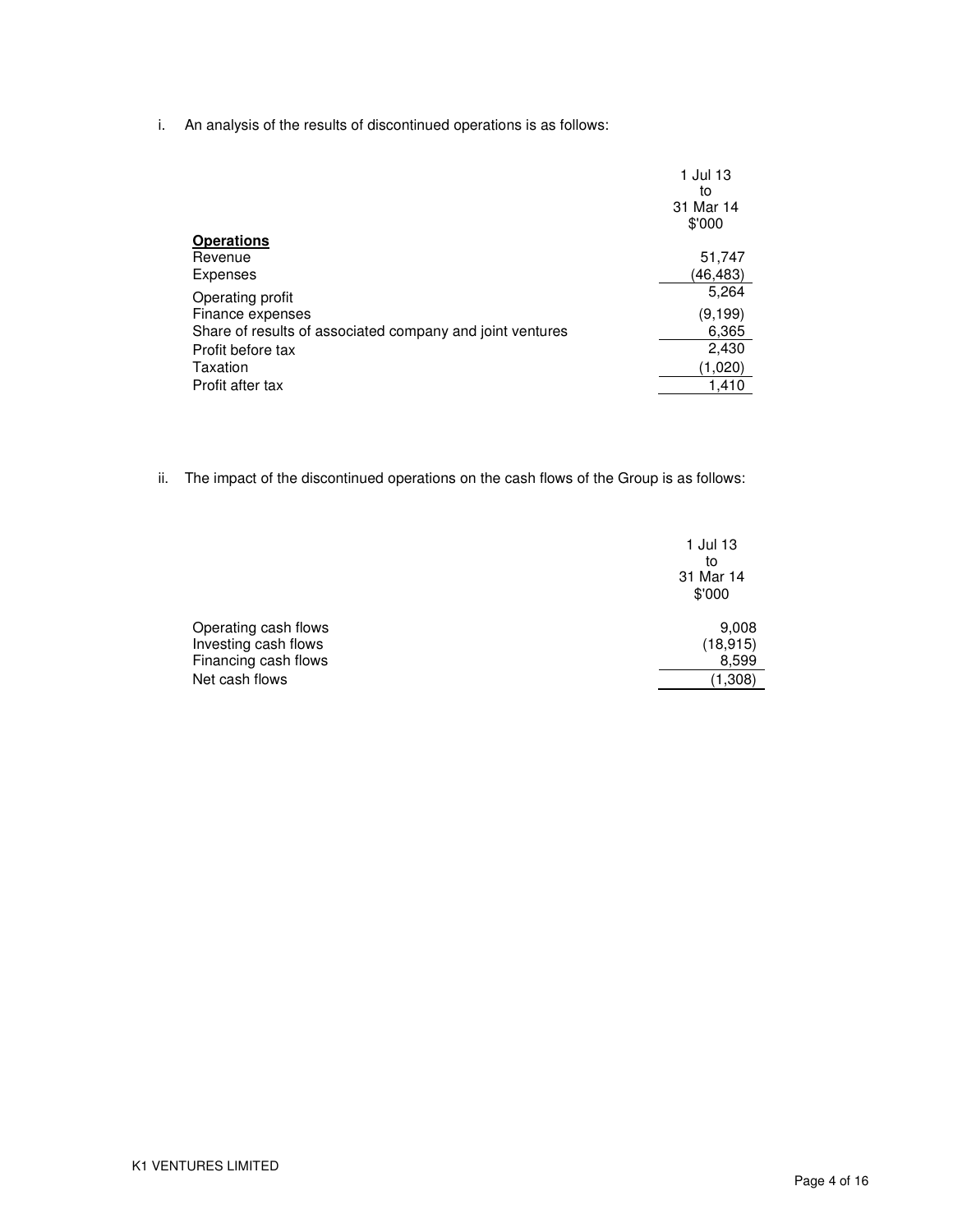#### **2. CONSOLIDATED STATEMENT OF COMPREHENSIVE INCOME for the third quarter and nine months ended 31 March 2015**

|                                                                                                                               | 1 Jan 15<br>to<br>31 Mar 15<br>\$'000 | 1 Jan 14<br>to<br>31 Mar 14<br>\$'000 | $+$ /(-)<br>$\%$ | 1 Jul 14<br>to<br>31 Mar 15<br>\$'000 | 1 Jul 13<br>to<br>31 Mar 14<br>\$'000 | $+/(-)$<br>$\%$ |
|-------------------------------------------------------------------------------------------------------------------------------|---------------------------------------|---------------------------------------|------------------|---------------------------------------|---------------------------------------|-----------------|
| Profit for the period                                                                                                         | 5,041                                 | 3,031                                 | 66.3             | 39,013                                | 21,708                                | 79.7            |
| Items that may be reclassified<br>subsequently to profit or loss:<br>Fair value changes on available-for-<br>sale investments | 2,092                                 | 711                                   | 194.2            | (4, 162)                              | (6, 335)                              | (34.3)          |
| Fair value changes on available-for-<br>sale assets realised & transferred to<br>profit and loss account                      | (46)                                  | (388)                                 | (88.1)           | 733                                   | (711)                                 | <b>NM</b>       |
| Exchange differences arising on<br>consolidation                                                                              | 3,944                                 | (1, 182)                              | <b>NM</b>        | 11,142                                | (2,066)                               | <b>NM</b>       |
| Reclassification of currency<br>translation reserve to profit or loss<br>on liquidation of subsidiary                         |                                       |                                       |                  | (1,586)                               |                                       | <b>NM</b>       |
| Share of other comprehensive income                                                                                           |                                       | 90                                    | <b>NM</b>        |                                       | 226                                   | <b>NM</b>       |
| Other comprehensive<br>income/(expense) for the period                                                                        | 5,990                                 | (769)                                 | <b>NM</b>        | 6,127                                 | (8,886)                               | <b>NM</b>       |
| Total comprehensive income for<br>the period                                                                                  | 11,031                                | 2,262                                 | 387.7            | 45,140                                | 12,822                                | 252.1           |
| Attributable to:                                                                                                              |                                       |                                       |                  |                                       |                                       |                 |
| Shareholders of the Company                                                                                                   | 11,031                                | 1,975                                 | 458.5            | 45,140                                | 12,690                                | 255.7           |
| Non-controlling interests                                                                                                     |                                       | 287                                   | <b>NM</b>        |                                       | 132                                   | <b>NM</b>       |
|                                                                                                                               | 11,031                                | 2,262                                 | 387.7            | 45,140                                | 12,822                                | 252.1           |

NM - Not meaningful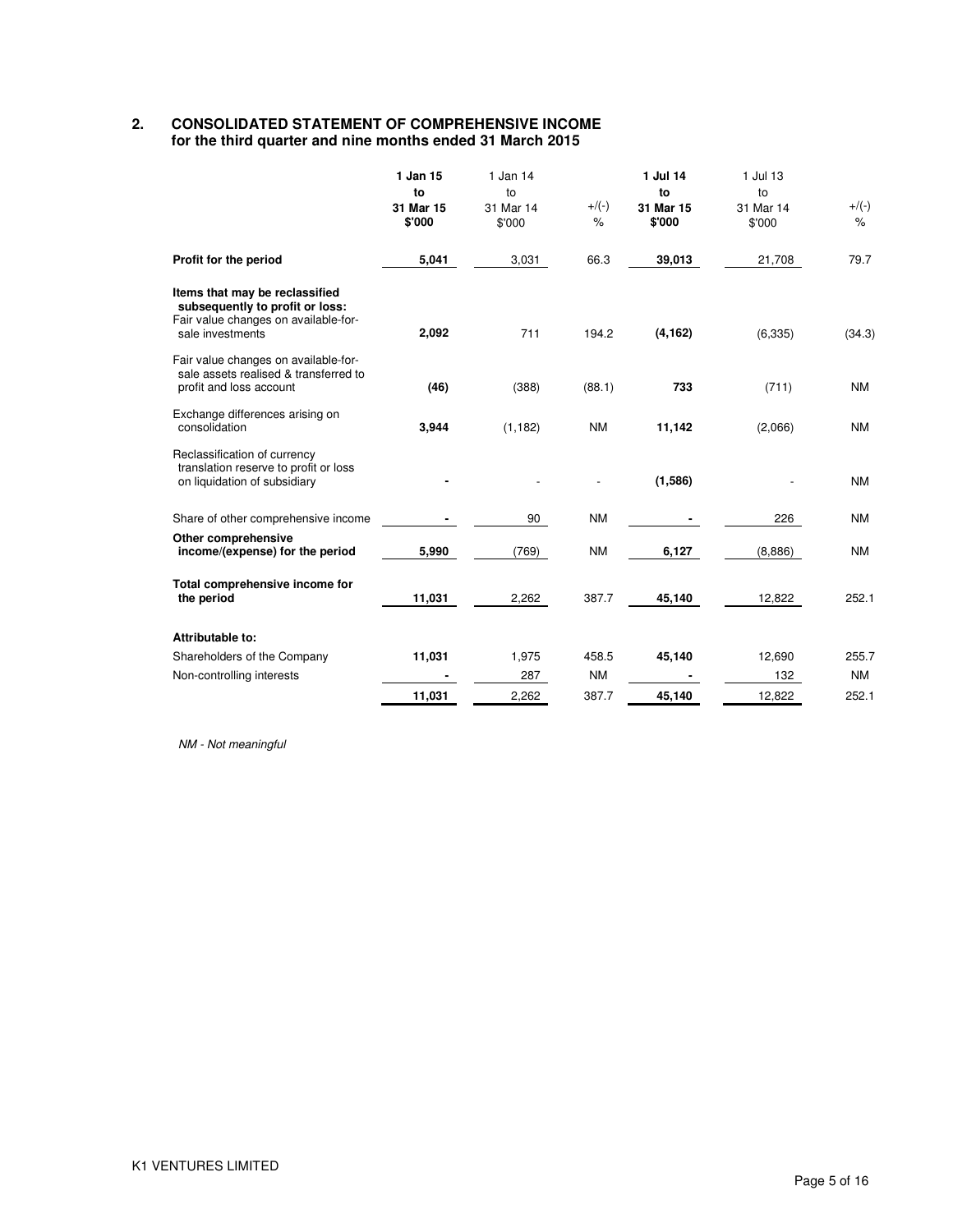## **3. BALANCE SHEETS as at 31 March 2015**

|                                | Group     |           |           | Company   |
|--------------------------------|-----------|-----------|-----------|-----------|
|                                | As at     | As at     | As at     | As at     |
|                                | 31 Mar 15 | 30 Jun 14 | 31 Mar 15 | 30 Jun 14 |
|                                | \$'000    | \$'000    | \$'000    | \$'000    |
| Share capital                  | 196,439   | 196,439   | 196,439   | 196,439   |
| <b>Reserves</b>                | 18,595    | 60,080    | 10,120    | 5,588     |
| Share capital & reserves       | 215,034   | 256,519   | 206,559   | 202,027   |
| <b>Capital employed</b>        | 215,034   | 256,519   | 206,559   | 202,027   |
| <b>Represented by:</b>         |           |           |           |           |
| <b>Subsidiaries</b>            |           |           | 90,663    | 118,539   |
| <b>Investments</b>             | 162,930   | 167,931   | 3,242     | 17,204    |
| Note receivable                |           |           | 69,412    |           |
| <b>Other assets</b>            |           | 8,934     |           | 7,135     |
|                                | 162,930   | 176,865   | 163,317   | 142,878   |
| <b>Current assets</b>          |           |           |           |           |
| <b>Debtors</b>                 | 22,492    | 12,688    | 17,029    | 9,072     |
| Amount due from subsidiaries   |           |           | 28        | 5         |
| Bank balances, deposits & cash | 35,168    | 70,602    | 29,783    | 51,171    |
|                                | 57,660    | 83,290    | 46,840    | 60,248    |
| <b>Current liabilities</b>     |           |           |           |           |
| Creditors                      | 358       | 1,834     | 356       | 583       |
| Amount due to subsidiaries     |           |           |           | 516       |
| Provision for taxation         | 3,243     | 41        | 3,242     |           |
|                                | 3,601     | 1,875     | 3,598     | 1,099     |
| Net current assets             | 54,059    | 81,415    | 43,242    | 59,149    |
| <b>Non-current liabilities</b> |           |           |           |           |
| Deferred taxation              | 1,955     | 1,761     |           |           |
|                                | 1,955     | 1,761     |           |           |
| <b>Net assets</b>              | 215,034   | 256,519   | 206,559   | 202,027   |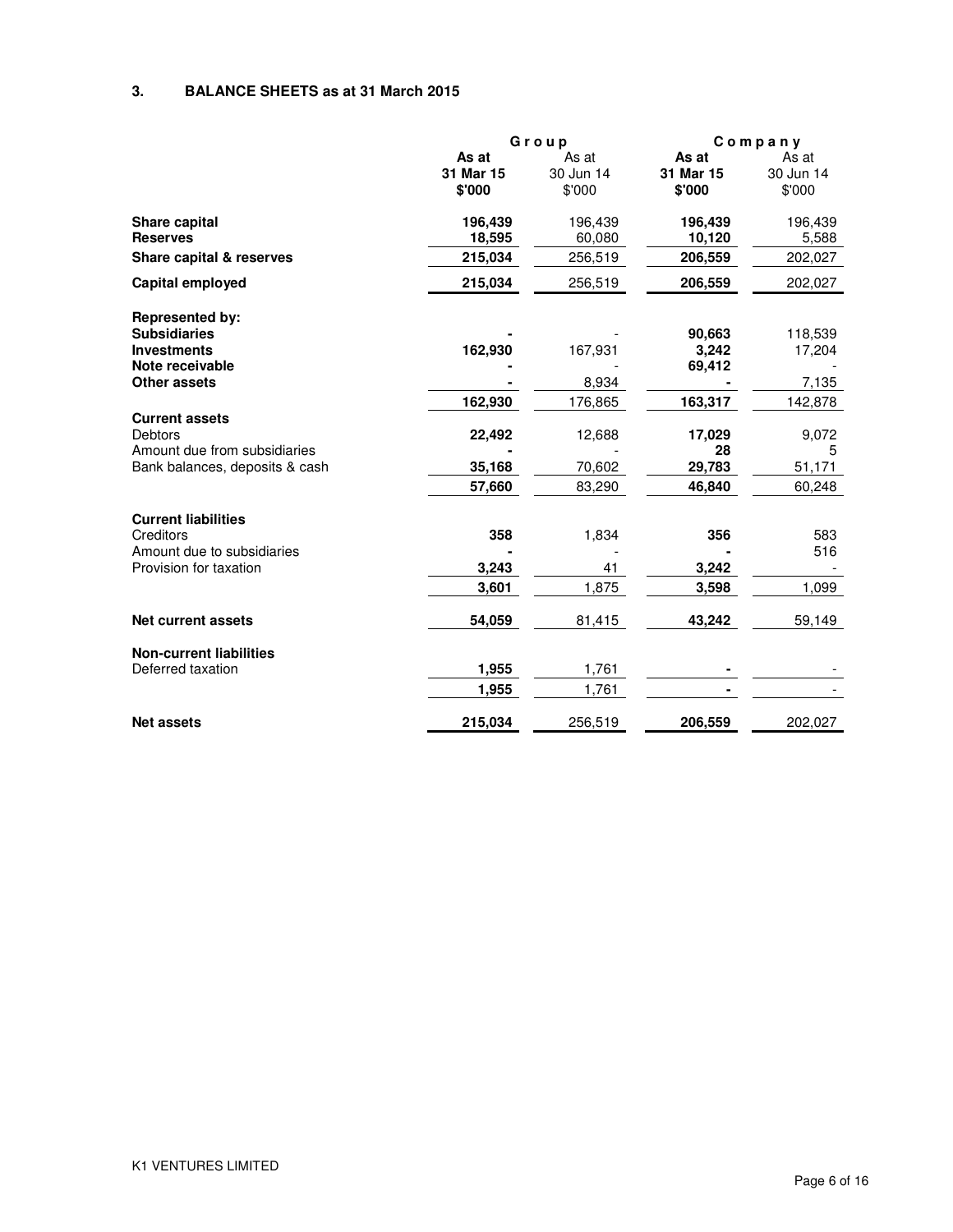#### **NOTES TO BALANCE SHEETS**

#### 3a. Group's borrowings and debt securities

As at 31 March 2015, the Group did not have any borrowing (30 June 2014: Nil).

#### 3b. Net asset value

|                                                                                             | <b>GROUP</b>     |                  |                  | <b>COMPANY</b>   |                  |              |  |
|---------------------------------------------------------------------------------------------|------------------|------------------|------------------|------------------|------------------|--------------|--|
|                                                                                             | As at            | As at            |                  | As at            | As at            |              |  |
|                                                                                             | 31 Mar 15        | 30 Jun 14        | $+$ /(-)%        | 31 Mar 15        | 30 Jun 14        | $+/(-)$ %    |  |
| Net asset value<br>per ordinary share #<br>Net tangible asset value<br>per ordinary share # | \$0.10<br>\$0.10 | \$0.12<br>\$0.12 | (16.7)<br>(16.7) | \$0.10<br>\$0.10 | \$0.09<br>\$0.09 | 11.1<br>11.1 |  |

# Based on issued share capital of 2,165,618,003 ordinary shares as at the end of the financial period (30 June 2014: 2,165,618,003).

#### 3c. Balance sheet review

Group shareholders' funds decreased from \$256.5 million at 30 June 2014 to \$215.0 million at 31 March 2015. The decrease was attributable to dividends paid to shareholders of \$86.6 million, offset in part by profit for the period of \$39.0 million and currency translation adjustments of \$9.5 million. The profit for the period was primarily attributable to a net gain of \$24.1 million from the sale of the Group's investment in China Grand Automotive ("China Auto") and other investment income.

Group total assets decreased from \$260.2 million at 30 June 2014 to \$220.6 million at 31 March 2015 due to dividends paid to shareholders, partially offset by cash received from investments including the sale of China Auto and currency movements attributable to the strengthening of the US dollar. The decrease in investments was due to the sale of China Auto and a downward revaluation of the Group's investment in K12, Inc. partially offset by the impact from currency movements.

Group total liabilities increased from \$3.6 million at 30 June 2014 to \$5.6 million at 31 March 2015, as a result of an increase in the provision for taxation.

Company total assets increased from \$203.1 million at 30 June 2014 to \$210.2 million at 31 March 2015. The increase was attributable to the value of the assets received from the voluntary liquidation of its wholly-owned subsidiary, K-1 Holdings Equity Inc, and cash received from the sale of China Auto, partially offset by dividends paid to shareholders.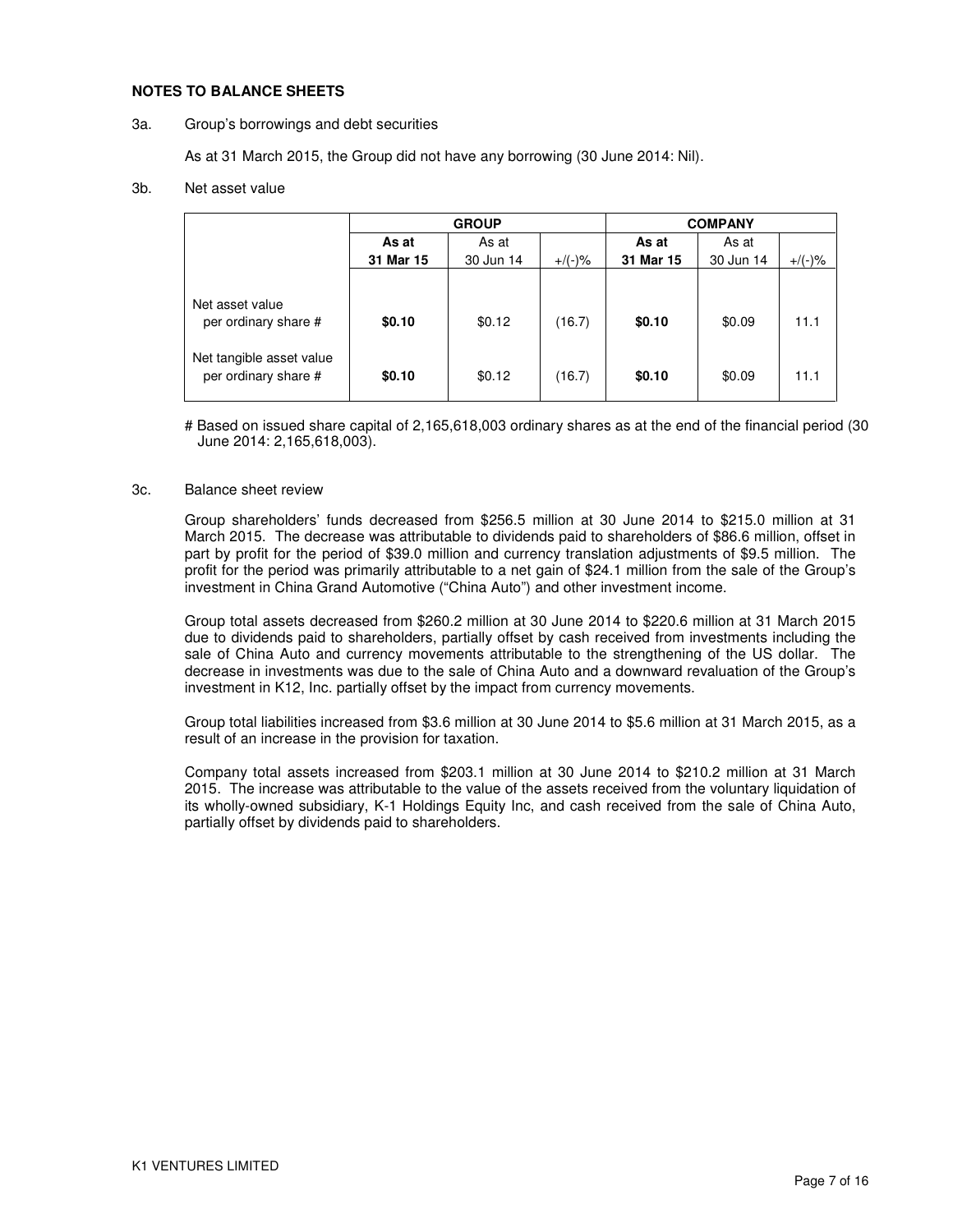#### **4. STATEMENTS OF CHANGES IN EQUITY for the third quarter and nine months ended 31 March 2015**

# 4a. Group Statement of Changes in Equity

|                                                            |                | Attributable to owners of the Company |                 |                 |                 |                          |           |
|------------------------------------------------------------|----------------|---------------------------------------|-----------------|-----------------|-----------------|--------------------------|-----------|
|                                                            |                |                                       | Foreign         |                 |                 |                          |           |
|                                                            |                |                                       | <b>Exchange</b> |                 | Share           | Non-                     |           |
|                                                            | Share          | Capital                               | Translation     | Revenue         | Capital &       | controlling              | Capital   |
|                                                            | <b>Capital</b> | <b>Reserves</b>                       | <u>Account</u>  | <u>Reserves</u> | <b>Reserves</b> | <b>Interests</b>         | Employed  |
|                                                            | \$'000         | \$'000                                | \$'000          | \$'000          | \$'000          | \$'000                   | \$'000    |
| 2015                                                       |                |                                       |                 |                 |                 |                          |           |
| As at 1 July 2014                                          | 196,439        | (8, 120)                              | (20, 915)       | 89,115          | 256,519         |                          | 256,519   |
| Total comprehensive (expense)/ income                      |                |                                       |                 |                 |                 |                          |           |
| for first half                                             |                |                                       |                 |                 |                 |                          |           |
| Profit for first half                                      |                |                                       |                 | 33,972          | 33,972          |                          | 33,972    |
| Other comprehensive (expense)/income*                      |                | (5, 475)                              | 5,612           |                 | 137             |                          | 137       |
| Total comprehensive (expense)/<br>income for first half    |                | (5, 475)                              | 5,612           | 33,972          | 34,109          | $\overline{\phantom{0}}$ | 34,109    |
|                                                            |                |                                       |                 |                 |                 |                          |           |
| Transactions with owners,<br>recognised directly in equity |                |                                       |                 |                 |                 |                          |           |
| Dividend paid                                              |                |                                       |                 | (54, 140)       | (54,140)        |                          | (54, 140) |
| As at 31 December 2014                                     | 196,439        | (13, 595)                             | (15, 303)       | 68,947          | 236,488         | $\blacksquare$           | 236,488   |
| Total comprehensive income for third                       |                |                                       |                 |                 |                 |                          |           |
| quarter                                                    |                |                                       |                 |                 |                 |                          |           |
| Profit for third quarter                                   |                |                                       |                 | 5,041           | 5,041           |                          | 5,041     |
| Other comprehensive income*                                | $\blacksquare$ | 2,046                                 | 3,944           |                 | 5,990           | $\overline{\phantom{0}}$ | 5,990     |
| Total comprehensive income for third                       |                |                                       |                 |                 |                 |                          |           |
| quarter                                                    |                | 2,046                                 | 3,944           | 5,041           | 11,031          |                          | 11,031    |
| Transactions with owners,                                  |                |                                       |                 |                 |                 |                          |           |
| recognised directly in equity                              |                |                                       |                 |                 |                 |                          |           |
| Dividend paid                                              |                |                                       |                 | (32, 485)       | (32, 485)       |                          | (32, 485) |
| As at 31 March 2015                                        | 196,439        | (11, 549)                             | (11, 359)       | 41,503          | 215,034         | $\blacksquare$           | 215,034   |
|                                                            |                |                                       |                 |                 |                 |                          |           |
| 2014                                                       |                |                                       |                 |                 |                 |                          |           |
| As at 1 July 2013                                          | 196,439        | (2, 413)                              | (72,048)        | 227,936         | 349,914         | 32,123                   | 382,037   |
| Total comprehensive (expense)/                             |                |                                       |                 |                 |                 |                          |           |
| income for first half                                      |                |                                       |                 |                 |                 |                          |           |
| Profit/(loss) for first half                               |                |                                       |                 | 18,768          | 18,768          | (91)                     | 18,677    |
| Other comprehensive expense*                               |                | (7, 260)                              | (793)           |                 | (8,053)         | (64)                     | (8, 117)  |
| Total comprehensive (expense)/                             |                |                                       |                 |                 |                 |                          |           |
| income for first half                                      |                | (7, 260)                              | (793)           | 18,768          | 10,715          | (155)                    | 10,560    |
| Transactions with owners,                                  |                |                                       |                 |                 |                 |                          |           |
| recognised directly in equity                              |                |                                       |                 |                 |                 |                          |           |
| Dividend paid                                              |                |                                       |                 | (43, 312)       | (43, 312)       |                          | (43,312)  |
| As at 31 December 2013                                     | 196,439        | (9,673)                               | (72, 841)       | 203,392         | 317,317         | 31,968                   | 349,285   |
|                                                            |                |                                       |                 |                 |                 |                          |           |
| <b>Total comprehensive</b>                                 |                |                                       |                 |                 |                 |                          |           |
| income/(expense) for third quarter                         |                |                                       |                 |                 |                 |                          |           |
| Profit for third quarter                                   |                |                                       |                 | 2,659           | 2,659           | 372                      | 3,031     |
| Other comprehensive                                        |                |                                       |                 |                 |                 |                          |           |
| income/(expense)*                                          |                | 395                                   | (1,079)         |                 | (684)           | (85)                     | (769)     |
| Total comprehensive income/                                |                |                                       |                 |                 |                 |                          |           |
| (expense) for third quarter                                |                | 395                                   | (1,079)         | 2,659           | 1,975           | 287                      | 2,262     |
| As at 31 March 2014                                        | 196,439        | (9, 278)                              | (73, 920)       | 206,051         | 319,292         | 32,255                   | 351,547   |

\* Details of other comprehensive income/(expense) have been included in the consolidated statement of comprehensive income.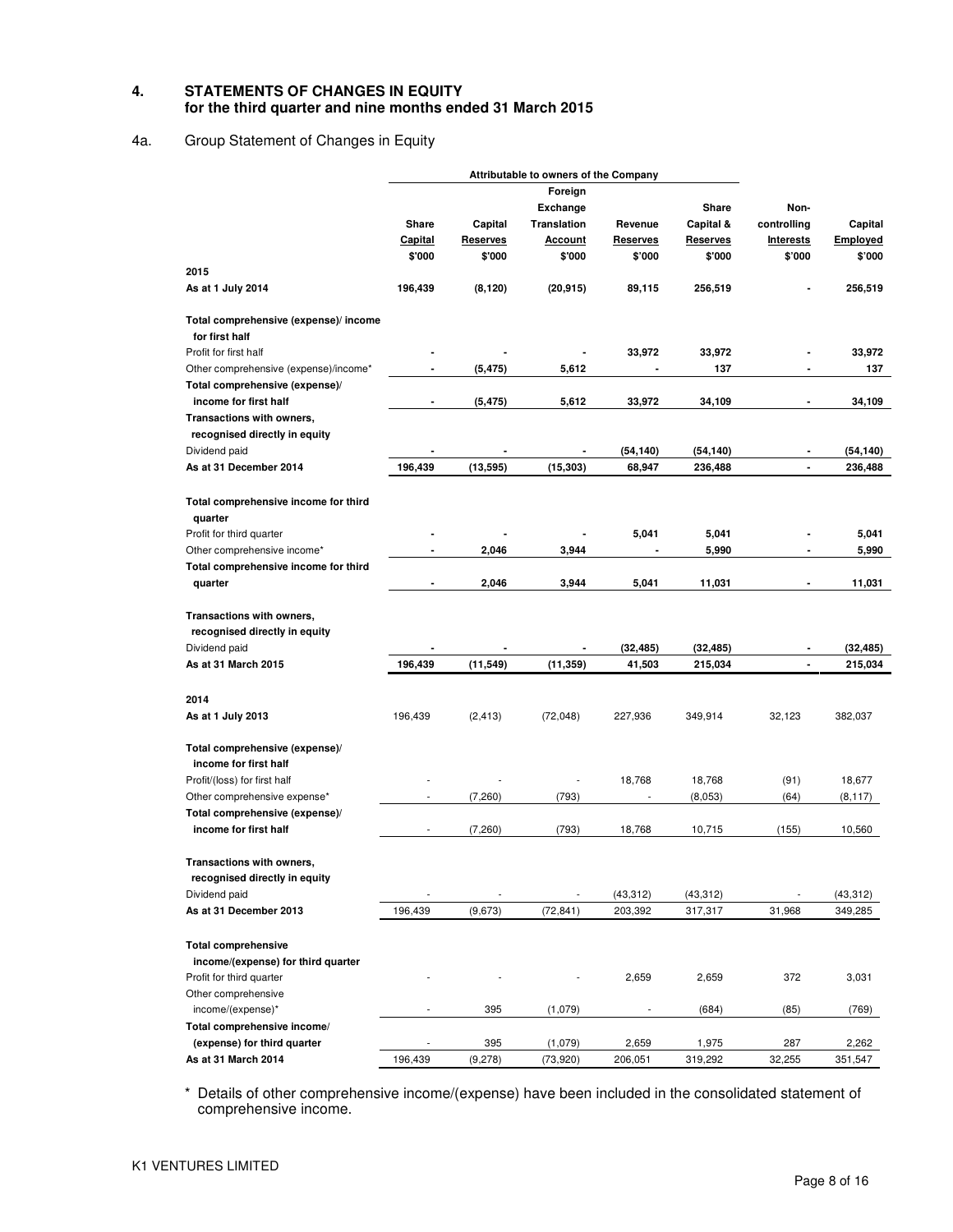#### 4b. Company Statement of Changes in Equity

|                                                     | Share                | Capital                  | Revenue      |           |
|-----------------------------------------------------|----------------------|--------------------------|--------------|-----------|
|                                                     | Capital              | <b>Reserves</b>          | Reserves     | Total     |
|                                                     | \$'000               | \$'000                   | \$'000       | \$'000    |
| 2015                                                |                      |                          |              |           |
| As at 1 July 2014                                   | 196,439              | (924)                    | 6,512        | 202,027   |
| Total comprehensive income for first half           |                      |                          |              |           |
| Profit for first half                               |                      |                          | 86,249       | 86,249    |
| Other comprehensive income                          | ٠                    | 924                      |              | 924       |
| Total comprehensive income for first half           | $\blacksquare$       | 924                      | 86,249       | 87,173    |
| Transactions with owners,                           |                      |                          |              |           |
| recognised directly in equity                       |                      |                          |              |           |
| Dividend paid                                       |                      | $\overline{\phantom{a}}$ | (54, 140)    | (54,140)  |
| As at 31 December 2014                              | 196,439              |                          | 38,621       | 235,060   |
|                                                     |                      |                          |              |           |
| Total comprehensive income for third quarter        |                      |                          |              |           |
| Profit for third quarter                            |                      |                          | 3,984        | 3,984     |
| Total comprehensive income for third quarter        | $\blacksquare$       | $\blacksquare$           | 3,984        | 3,984     |
| Transactions with owners,                           |                      |                          |              |           |
| recognised directly in equity                       |                      |                          |              |           |
| Dividend paid                                       |                      |                          | (32, 485)    | (32, 485) |
|                                                     |                      | $\overline{\phantom{a}}$ |              |           |
| As at 31 March 2015                                 | 196,439              | $\blacksquare$           | 10,120       | 206,559   |
|                                                     |                      |                          |              |           |
| 2014                                                |                      |                          |              |           |
| As at 1 July 2013                                   | 196,439              | (813)                    | 100,979      | 296,605   |
|                                                     |                      |                          |              |           |
| Total comprehensive (expense)/income for first half |                      |                          |              |           |
| Profit for first half                               |                      |                          | 42,166<br>÷, | 42,166    |
| Other comprehensive expense                         | $\overline{a}$<br>J. | (111)                    |              | (111)     |
| Total comprehensive (expense)/income for first half |                      | (111)                    | 42,166       | 42,055    |
| Transactions with owners,                           |                      |                          |              |           |
| recognised directly in equity                       |                      |                          |              |           |
| Dividend paid                                       |                      |                          | (43, 312)    | (43, 312) |
|                                                     |                      |                          |              |           |
| As at 31 December 2013                              | 196,439              | (924)                    | 99,833       | 295,348   |
| Total comprehensive expense for third quarter       |                      |                          |              |           |
| Loss for third quarter                              |                      |                          | (815)        | (815)     |
|                                                     |                      |                          |              |           |
| As at 31 March 2014                                 | 196,439              | (924)                    | 99,018       | 294,533   |

#### 4c. Share capital

Since 31 December 2014, there was no issue of ordinary shares by the Company.

The k1 Ventures Share Option Scheme 2000 has lapsed. As at 31 March 2015, there were no option (31 March 2014: nil) to take up unissued shares of the Company.

The issued share capital of the Company as at 31 March 2015 was 2,165,618,003 ordinary shares (30 June 2014: 2,165,618,003 shares).

As at 31 March 2015, the Company was not holding any treasury shares (31 March 2014: nil).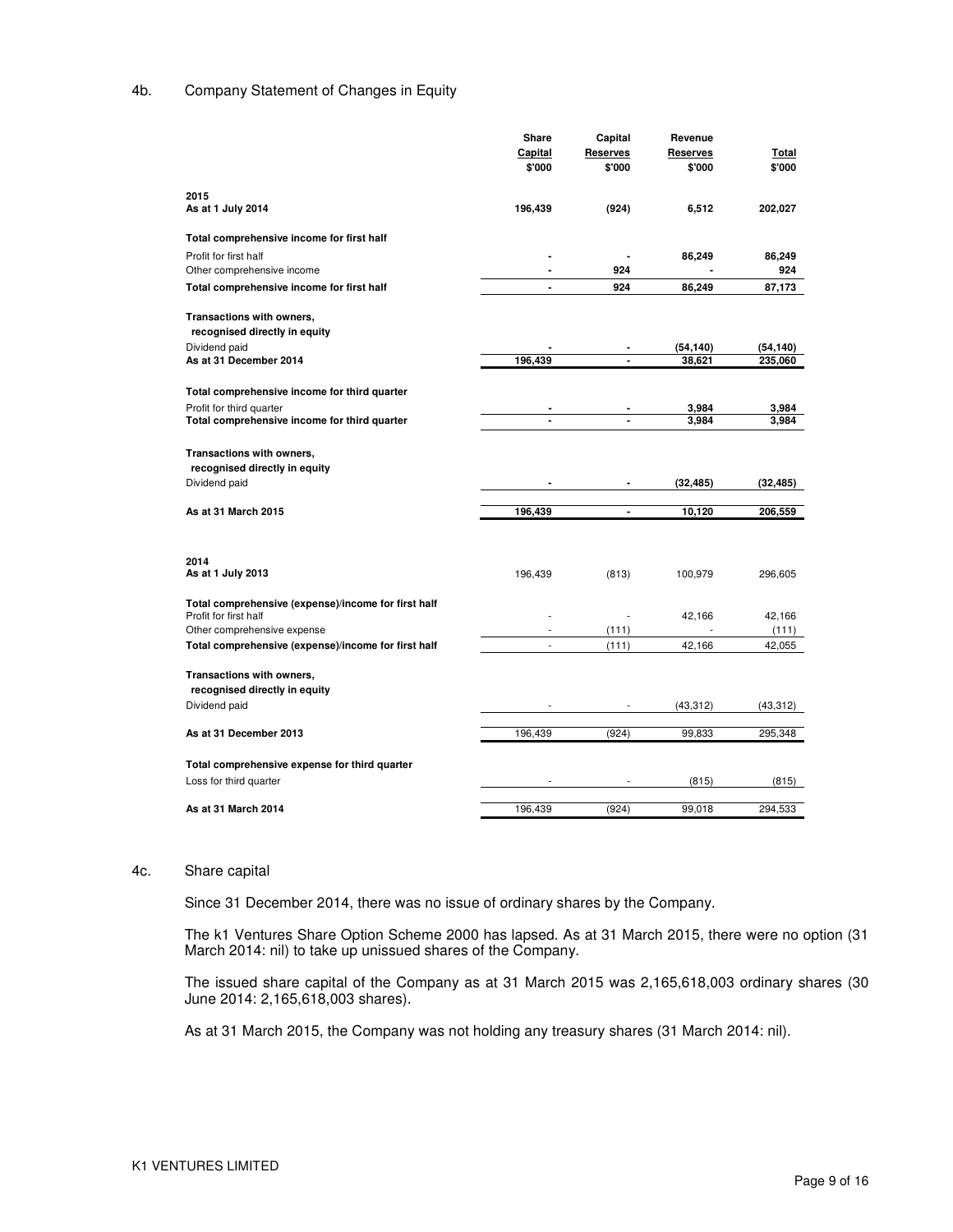# **5. CONSOLIDATED STATEMENT OF CASH FLOWS**

**for the third quarter and nine months ended 31 March 2015** 

| 1 Jan 15<br>1 Jul 14<br>1 Jan 14<br>1 Jul 13<br>Note<br>to<br>to<br>to<br>to<br>31 Mar 14<br>31 Mar 15<br>31 Mar 15<br>31 Mar 14<br>\$'000<br>\$'000<br>\$'000<br>\$'000<br><b>CASH FLOWS FROM OPERATING ACTIVITIES</b><br>Operating profit<br>2,053<br>25,074<br>Continuing operations<br>2,075<br>37,558<br>5,264<br>Discontinued operations<br>3,818<br>2,053<br>37,558<br>5,893<br>30,338<br>Adjustments:<br>Depreciation and amortisation<br>8,365<br>25,227<br>Amortised debt discount<br>(687)<br>(529)<br>(1, 875)<br>(1,566)<br>Investment income (non-cash)<br>(19, 470)<br>(2,589)<br>Profit on disposal of fixed assets<br>(4, 408)<br>Profit on sale of investments<br>(27, 359)<br>(11)<br>(5)<br>٠<br>1,366<br>11,135<br>Cash flow from operations before changes in working capital<br>8,324<br>30,110<br>Working capital changes: |
|----------------------------------------------------------------------------------------------------------------------------------------------------------------------------------------------------------------------------------------------------------------------------------------------------------------------------------------------------------------------------------------------------------------------------------------------------------------------------------------------------------------------------------------------------------------------------------------------------------------------------------------------------------------------------------------------------------------------------------------------------------------------------------------------------------------------------------------------------|
|                                                                                                                                                                                                                                                                                                                                                                                                                                                                                                                                                                                                                                                                                                                                                                                                                                                    |
|                                                                                                                                                                                                                                                                                                                                                                                                                                                                                                                                                                                                                                                                                                                                                                                                                                                    |
|                                                                                                                                                                                                                                                                                                                                                                                                                                                                                                                                                                                                                                                                                                                                                                                                                                                    |
|                                                                                                                                                                                                                                                                                                                                                                                                                                                                                                                                                                                                                                                                                                                                                                                                                                                    |
|                                                                                                                                                                                                                                                                                                                                                                                                                                                                                                                                                                                                                                                                                                                                                                                                                                                    |
|                                                                                                                                                                                                                                                                                                                                                                                                                                                                                                                                                                                                                                                                                                                                                                                                                                                    |
|                                                                                                                                                                                                                                                                                                                                                                                                                                                                                                                                                                                                                                                                                                                                                                                                                                                    |
|                                                                                                                                                                                                                                                                                                                                                                                                                                                                                                                                                                                                                                                                                                                                                                                                                                                    |
|                                                                                                                                                                                                                                                                                                                                                                                                                                                                                                                                                                                                                                                                                                                                                                                                                                                    |
|                                                                                                                                                                                                                                                                                                                                                                                                                                                                                                                                                                                                                                                                                                                                                                                                                                                    |
|                                                                                                                                                                                                                                                                                                                                                                                                                                                                                                                                                                                                                                                                                                                                                                                                                                                    |
|                                                                                                                                                                                                                                                                                                                                                                                                                                                                                                                                                                                                                                                                                                                                                                                                                                                    |
|                                                                                                                                                                                                                                                                                                                                                                                                                                                                                                                                                                                                                                                                                                                                                                                                                                                    |
|                                                                                                                                                                                                                                                                                                                                                                                                                                                                                                                                                                                                                                                                                                                                                                                                                                                    |
|                                                                                                                                                                                                                                                                                                                                                                                                                                                                                                                                                                                                                                                                                                                                                                                                                                                    |
|                                                                                                                                                                                                                                                                                                                                                                                                                                                                                                                                                                                                                                                                                                                                                                                                                                                    |
|                                                                                                                                                                                                                                                                                                                                                                                                                                                                                                                                                                                                                                                                                                                                                                                                                                                    |
| (3, 425)<br>(3,945)<br><b>Stocks</b>                                                                                                                                                                                                                                                                                                                                                                                                                                                                                                                                                                                                                                                                                                                                                                                                               |
| (947)<br>(1,041)<br>(759)<br>(1, 281)<br>Debtors                                                                                                                                                                                                                                                                                                                                                                                                                                                                                                                                                                                                                                                                                                                                                                                                   |
| Creditors<br>444<br>(1, 281)<br>(3,519)<br>(8, 461)                                                                                                                                                                                                                                                                                                                                                                                                                                                                                                                                                                                                                                                                                                                                                                                                |
| Translation of foreign subsidiaries and others<br>(290)<br>(958)<br>(17)<br>(535)                                                                                                                                                                                                                                                                                                                                                                                                                                                                                                                                                                                                                                                                                                                                                                  |
| <b>Cash from operations</b><br>846<br>5,326<br>20,830<br>(2,082)                                                                                                                                                                                                                                                                                                                                                                                                                                                                                                                                                                                                                                                                                                                                                                                   |
| Interest paid<br>(2,572)<br>(8, 204)                                                                                                                                                                                                                                                                                                                                                                                                                                                                                                                                                                                                                                                                                                                                                                                                               |
| (1, 324)<br>(2,910)<br>(2,691)<br>(15, 347)<br>Income taxes paid, net of refunds received                                                                                                                                                                                                                                                                                                                                                                                                                                                                                                                                                                                                                                                                                                                                                          |
|                                                                                                                                                                                                                                                                                                                                                                                                                                                                                                                                                                                                                                                                                                                                                                                                                                                    |
| (478)<br>(7, 564)<br>2,635<br>Net cash (used in)/from operating activities<br>(2,721)                                                                                                                                                                                                                                                                                                                                                                                                                                                                                                                                                                                                                                                                                                                                                              |
|                                                                                                                                                                                                                                                                                                                                                                                                                                                                                                                                                                                                                                                                                                                                                                                                                                                    |
| <b>CASH FLOWS FROM INVESTING ACTIVITIES</b>                                                                                                                                                                                                                                                                                                                                                                                                                                                                                                                                                                                                                                                                                                                                                                                                        |
| Purchase of fixed assets<br>(43, 148)                                                                                                                                                                                                                                                                                                                                                                                                                                                                                                                                                                                                                                                                                                                                                                                                              |
| Proceeds from disposal of fixed assets<br>13,053<br>22,099                                                                                                                                                                                                                                                                                                                                                                                                                                                                                                                                                                                                                                                                                                                                                                                         |
| Proceeds from distributions from associated                                                                                                                                                                                                                                                                                                                                                                                                                                                                                                                                                                                                                                                                                                                                                                                                        |
| company and joint venture<br>2,134                                                                                                                                                                                                                                                                                                                                                                                                                                                                                                                                                                                                                                                                                                                                                                                                                 |
| 422<br>257<br>46,225<br>2,989<br>Net proceeds from disposal and capital distribution of investments                                                                                                                                                                                                                                                                                                                                                                                                                                                                                                                                                                                                                                                                                                                                                |
| 422<br>Net cash from/(used in) investing activities<br>13,310<br>46,225<br>(15, 926)                                                                                                                                                                                                                                                                                                                                                                                                                                                                                                                                                                                                                                                                                                                                                               |
|                                                                                                                                                                                                                                                                                                                                                                                                                                                                                                                                                                                                                                                                                                                                                                                                                                                    |
| <b>CASH FLOWS FROM FINANCING ACTIVITIES</b>                                                                                                                                                                                                                                                                                                                                                                                                                                                                                                                                                                                                                                                                                                                                                                                                        |
| Proceeds from term loans<br>34,366                                                                                                                                                                                                                                                                                                                                                                                                                                                                                                                                                                                                                                                                                                                                                                                                                 |
| (5, 443)<br>Repayment of term loans<br>(25, 767)                                                                                                                                                                                                                                                                                                                                                                                                                                                                                                                                                                                                                                                                                                                                                                                                   |
| (43, 312)<br>Dividend paid to shareholders of the Company<br>(32, 485)<br>(86, 625)                                                                                                                                                                                                                                                                                                                                                                                                                                                                                                                                                                                                                                                                                                                                                                |
| Net cash used in financing activities<br>(5, 443)<br>(86, 625)<br>(34, 713)<br>(32, 485)                                                                                                                                                                                                                                                                                                                                                                                                                                                                                                                                                                                                                                                                                                                                                           |
|                                                                                                                                                                                                                                                                                                                                                                                                                                                                                                                                                                                                                                                                                                                                                                                                                                                    |
| 303<br>Net (decrease)/increase in cash and cash equivalents<br>(32, 541)<br>(37, 765)<br>(53, 360)                                                                                                                                                                                                                                                                                                                                                                                                                                                                                                                                                                                                                                                                                                                                                 |
| 66,503<br>70,602<br>77,617<br>Cash and cash equivalents as at beginning of period<br>24,056                                                                                                                                                                                                                                                                                                                                                                                                                                                                                                                                                                                                                                                                                                                                                        |
| Effects of exchange rate changes on cash and cash                                                                                                                                                                                                                                                                                                                                                                                                                                                                                                                                                                                                                                                                                                                                                                                                  |
| 1,206<br>2,331<br>equivalents<br>(7)<br>95                                                                                                                                                                                                                                                                                                                                                                                                                                                                                                                                                                                                                                                                                                                                                                                                         |
| Cash and cash equivalents at end of period<br>5a<br>24,352<br>35,168<br>35,168<br>24,352                                                                                                                                                                                                                                                                                                                                                                                                                                                                                                                                                                                                                                                                                                                                                           |

## **NOTES TO CONSOLIDATED STATEMENT OF CASH FLOWS**

5a. Bank balances, deposits and cash

| As at               |                     |
|---------------------|---------------------|
| 31 Mar 15<br>\$'000 | 31 Mar 14<br>\$'000 |
| 8,250               | 20,178              |
| 26,918              | 4.174               |
| 35,168              | 24,352              |
|                     |                     |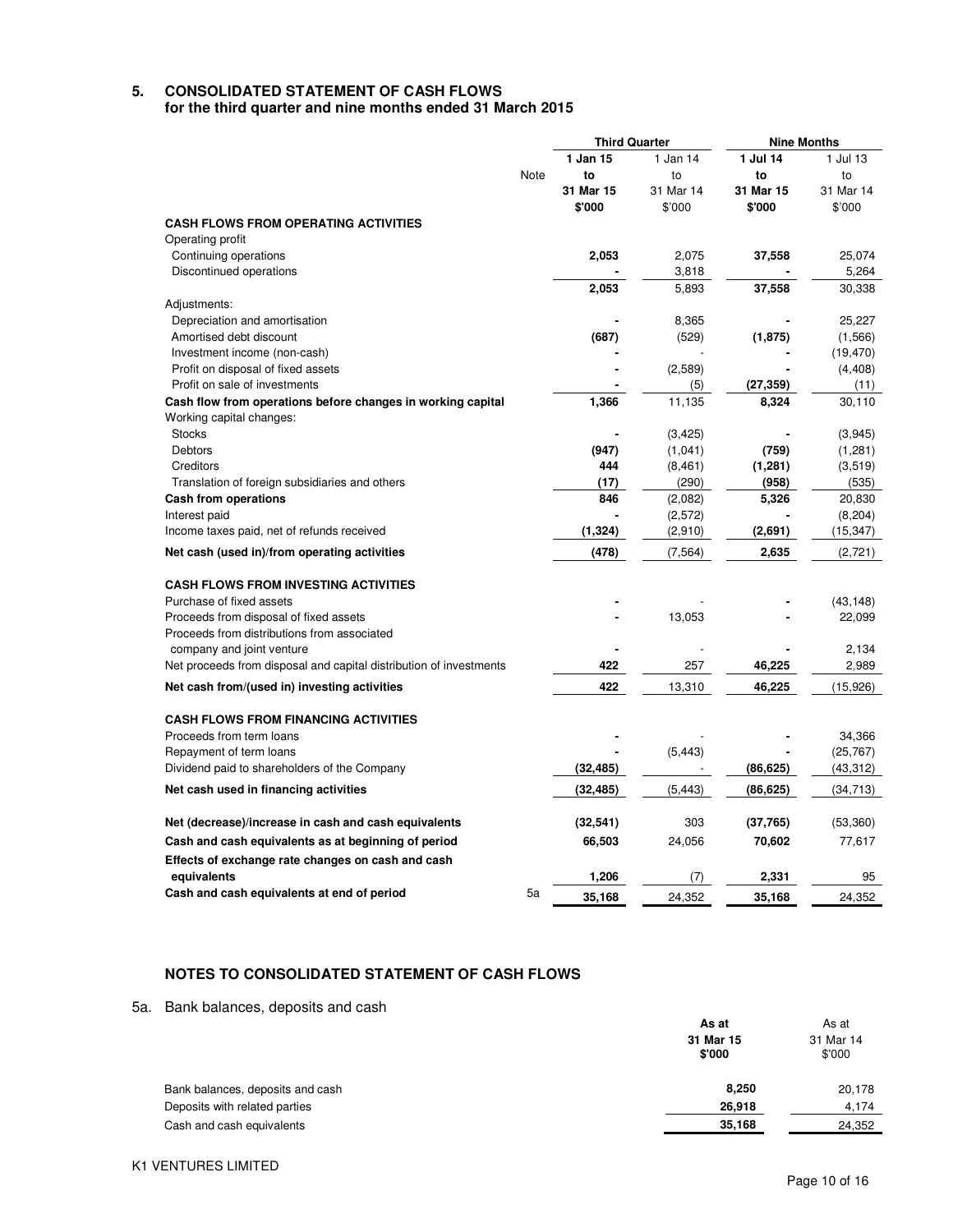#### **6. AUDIT**

The financial statements have not been audited nor reviewed by the Company's auditors.

#### **7. AUDITORS' REPORT**

Not applicable

#### **8. ACCOUNTING POLICIES**

Except as disclosed in paragraph 9 below, the Group has applied the same accounting policies and methods of computation in the financial statements for the current financial period compared with those of the audited financial statements as at 30 June 2014.

#### **9. CHANGES IN THE ACCOUNTING POLICIES**

The Group adopted the new/revised FRS and Interpretations of FRS ("INT FRS") that are effective for annual periods beginning on or after 1 July 2014. Changes to the Group's accounting policies have been made as required, in accordance with the transitional provisions in the respective FRS.

The following are the new or amended FRS that is relevant to the Group:

| Revised FRS 27       | Separate Financial Statements                            |
|----------------------|----------------------------------------------------------|
| Revised FRS 28       | Investments in Associates and Joint Ventures             |
| FRS 110              | <b>Consolidated Financial Statements</b>                 |
| FRS 111              | Joint Arrangements                                       |
| FRS 112              | Disclosure of Interests in Other Entities                |
| Amendments to FRS 32 | Offsetting of Financial Assets and Financial Liabilities |

The adoption of the above amended FRS did not result in any substantial impact on the financial statements of the Group.

#### **10. REVIEW OF GROUP PERFORMANCE**

For the third quarter, Group revenue from continuing operations of \$3.1 million was \$108,000 below the comparable prior year quarter due to a decrease in investment income. Group profit from continuing operations for the quarter was \$5.0 million compared to \$1.2 million in the prior year quarter driven by a foreign exchange gain of \$3.9 million, which includes a gain of \$2.7 million from the revaluation of assets that were distributed upon the voluntary liquidation of K-1 Holdings Equity I Inc., and a reduction in Group operating expenses. Group EBITDA from continuing operations for third quarter of \$5.9 million increased by \$3.9 million compared to the prior year period due mainly to the foreign exchange gain.

The results from Helm in the prior year were accounted for as discontinued operations.

For the first nine months, Group revenue from continuing operations was \$57.5 million compared to \$28.6 million in the corresponding prior year period driven by \$45.6 million from the sale of China Auto partially offset by a decline in investment income of \$16.7 million due to the receipt of 426,846 common shares of K12, Inc. in the prior year valued at approximately \$19.6 million.

Group operating profit was \$37.6 million for the first nine months compared to \$25.1 million in the corresponding prior year period, and Group profit before tax was \$44.9 million compared to \$25.2 million in the previous year. The increase in Group profit before tax was due to a gain of \$27.4 million from the sale of China Auto, a gain of approximately \$1.6 million related to the voluntary liquidation of K-1 Holdings Equity Inc, and a reduction in Group operating expenses, partially offset by the abovementioned decrease in investment income. In addition, Group foreign exchange gain was \$7.3 million for the first nine months which includes a gain of \$5.0 million from the revaluation of assets that were distributed upon the voluntary liquidation of K-1 Holdings Equity Inc. Group EBITDA from continuing operations of \$44.9 million was \$19.7 million above the prior year period driven mainly by profit from the sale of China Auto.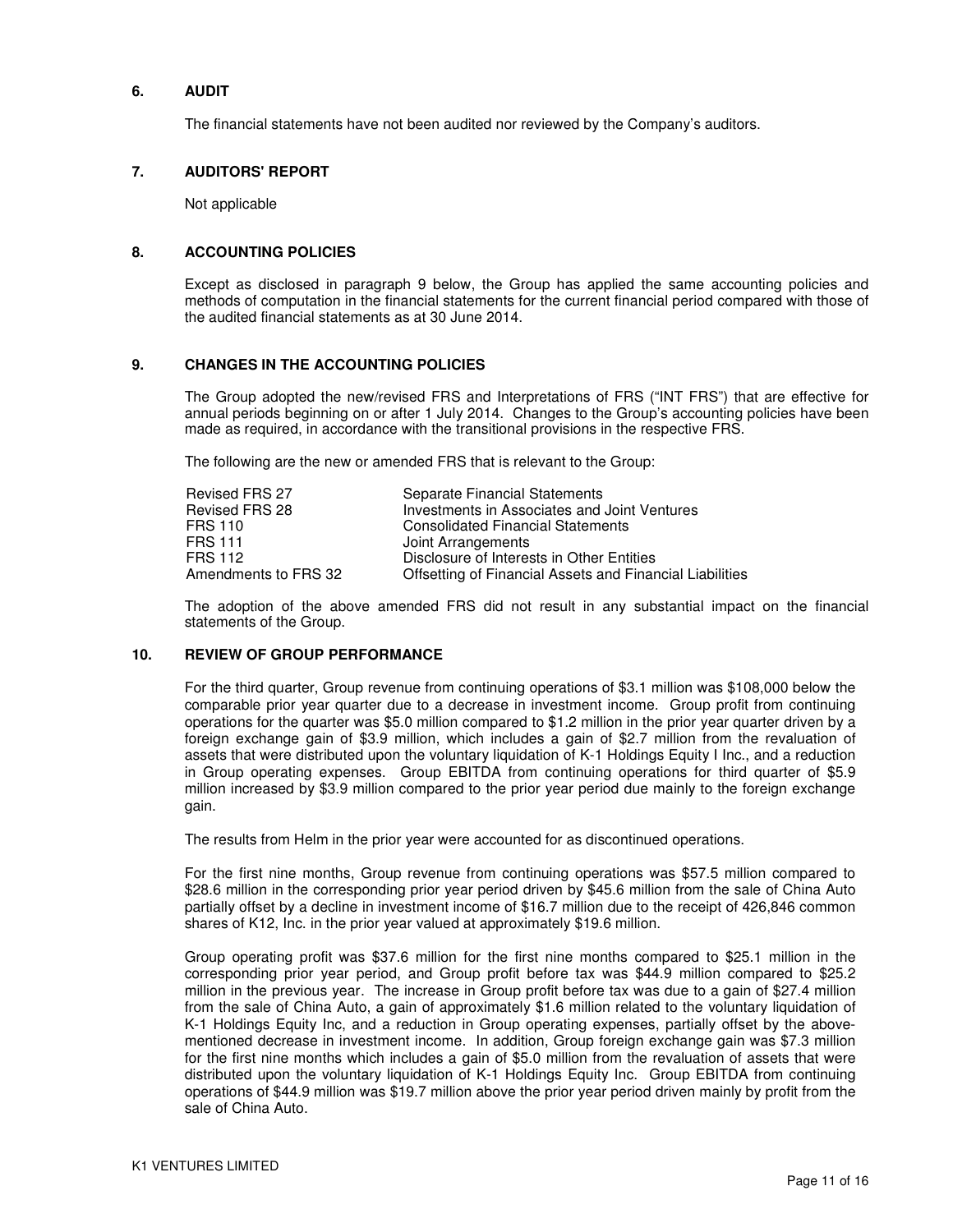Group taxation from continuing operations was \$5.9 million for the first nine months compared to \$4.9 million in the prior year. Group profit from continuing operations attributable to shareholders was \$39.0 million compared to \$20.3 million in the previous year, and profit per share was 1.80 cents.

In the opinion of the Directors, no factor has arisen between 31 March 2015 and the date of this report which would materially affect the results of the Group and the Company for the period just ended.

#### **11. VARIANCE FROM FORECAST STATEMENT**

No forecast for the nine months ended 31 March 2015 was previously provided.

#### **12. PROSPECTS**

The Board has determined that the Company will not be making any new investments, but will focus its efforts on managing the current portfolio of assets and, at the appropriate time, realizing such assets. This will enable the Company to maximize value from the proceeds from any realization of assets and to return the same to shareholders as appropriate.

#### **13. DIVIDEND**

13a. Current Financial Period Reported On

Any dividend recommended for the current financial period reported on? No

13b. Corresponding Period of the Immediately Preceding Financial Year

For the preceding financial period, a tax exempt one-tier interim dividend of 5.0 cents per share in respect of the year ended 30 June 2014 was paid on 30 May 2014.

13c. Date Payable

Not applicable

13d. Books Closure Date

Not applicable

13e. If no dividend has been declared/recommended, a statement to that effect.

No dividend has been declared for the quarter ended 31 March 2015.

Total cash distribution paid to shareholders in financial year 2015 amounted to 4.0 cents per share. A tax exempt one-tier interim dividend of 2.5 cents per share in respect of the year ending 30 June 2015 was paid on 14 November 2014 and a tax exempt one-tier interim dividend of 1.5 cents per share in respect of the year ending 30 June 2015 was paid on 12 February 2015.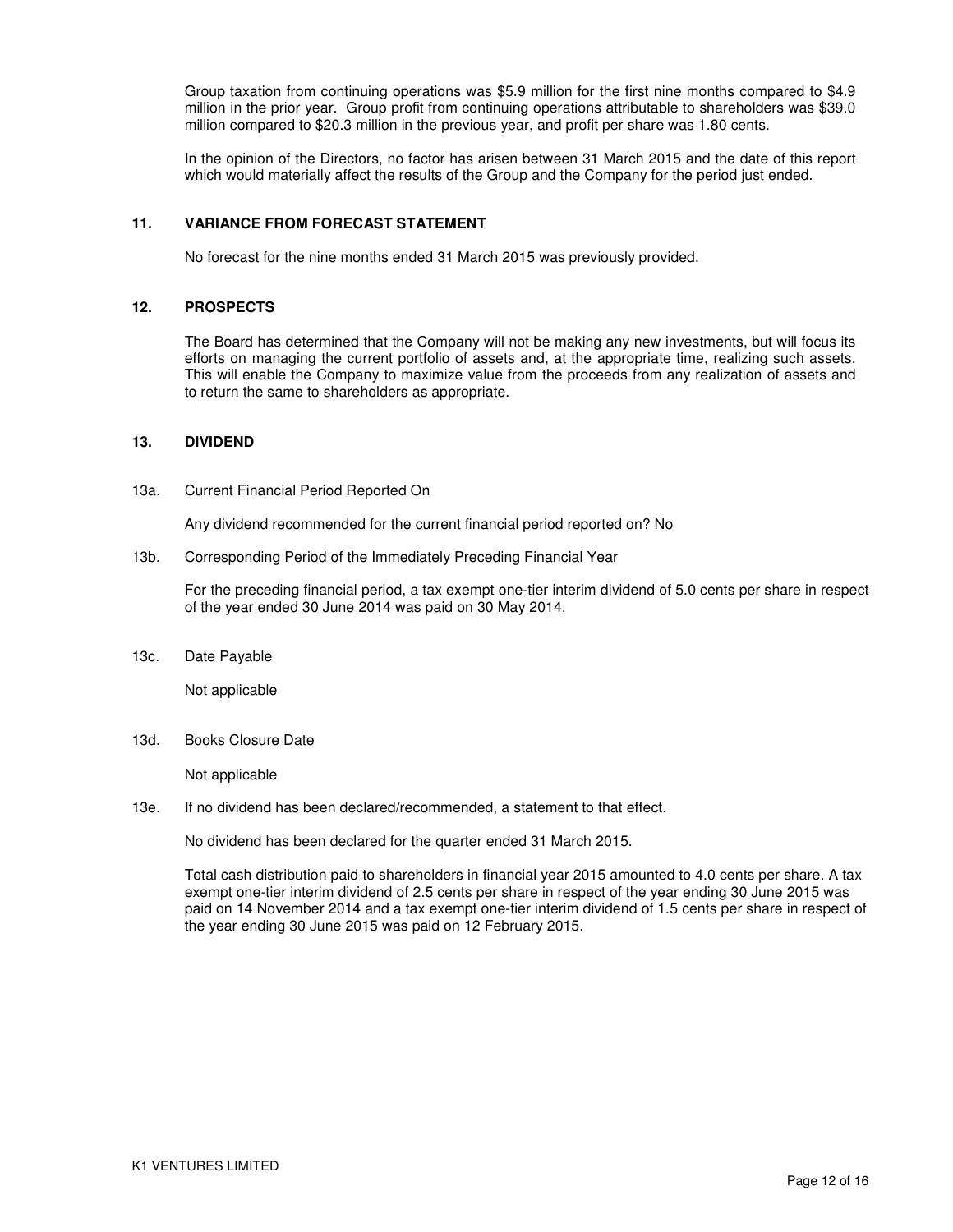## **14. SEGMENT ANALYSIS**

## **Nine months ended 31 March 2015**

|                                            | <b>Investments</b><br>\$'000 |
|--------------------------------------------|------------------------------|
| Revenue                                    | 57,508                       |
| <b>Segment Results</b>                     |                              |
| Operating profit                           | 37,558                       |
| Foreign exchange gain                      | 7,336                        |
| Profit before taxation                     | 44,894                       |
| Taxation                                   | (5,881)                      |
| Profit for the period                      | 39,013                       |
| Attributable to:                           |                              |
| Shareholders of the Company                | 39,013                       |
|                                            | 39,013                       |
|                                            |                              |
| <b>Other information</b><br>Segment assets | 220,590                      |
| Segment liabilities                        | 5,556                        |
| Net assets                                 | 215,034                      |
| Interest income                            | 130                          |

# **Geographical Information**

|                                                | Singapore<br>\$'000 | <u>USA</u><br>\$'000 | Others<br>\$'000 | T <u>otal</u><br>\$'000 |
|------------------------------------------------|---------------------|----------------------|------------------|-------------------------|
| <b>Continuing operations</b><br>External sales | 92                  | 8.818                | 48.598           | 57.508                  |
| Non-current assets                             | $\blacksquare$      | 159.688              | 3.242            | 162.930                 |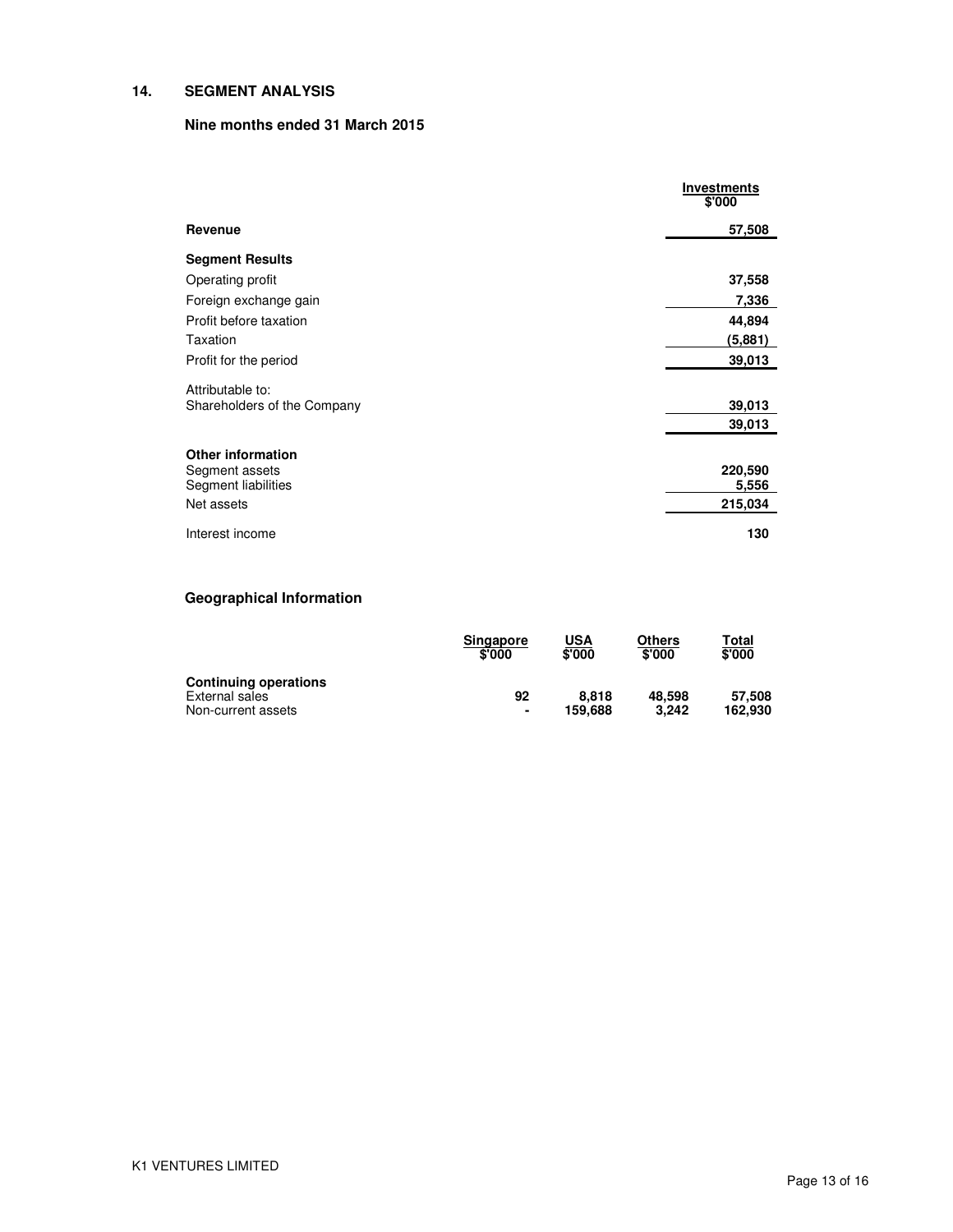#### **Nine months ended 31 March 2014**

|                                                                                                                                               | Continuing<br>operations    | Discontinued<br>operations          | Total                                |
|-----------------------------------------------------------------------------------------------------------------------------------------------|-----------------------------|-------------------------------------|--------------------------------------|
|                                                                                                                                               | Investments<br>\$'000       | Transportation<br>Leasing<br>\$'000 | \$'000                               |
| Revenue                                                                                                                                       | 28,552                      | 51,747                              | 80,299                               |
| <b>Segment Results</b><br>Operating profit<br>Finance expenses<br>Foreign exchange gain<br>Share of results of associated                     | 25.074<br>95                | 5,264<br>(9, 199)                   | 30,338<br>(9, 199)<br>95             |
| company and joint ventures<br>Profit before taxation<br><b>Taxation</b><br>Profit for the period                                              | 25,169<br>(4,871)<br>20.298 | 6,365<br>2,430<br>(1,020)<br>1.410  | 6,365<br>27,599<br>(5,891)<br>21.708 |
| Attributable to:<br>Shareholders of the Company<br>Non-controlling interests                                                                  | 20,298<br>20,298            | 1,129<br>281<br>1,410               | 21,427<br>281<br>21,708              |
| <b>Other information</b><br>Segment assets<br>Segment liabilities<br>Net assets                                                               | 191,617<br>2,149<br>189,468 | 407,562<br>245,483<br>162,079       | 599,179<br>247,632<br>351,547        |
| Investment in associated<br>company and joint ventures<br>Additions to non-current assets<br>Interest income<br>Depreciation and amortisation | 44<br>1                     | 70,345<br>43,148<br>25,226          | 70,345<br>43,148<br>45<br>25,227     |

#### **Geographical Information**

|                                                                        | Singapore<br>\$'000 | <u>USA</u><br>\$'000 | Others<br>\$'000                                     | Total<br>\$'000   |
|------------------------------------------------------------------------|---------------------|----------------------|------------------------------------------------------|-------------------|
| <b>Continuing operations</b><br>External sales<br>Non-current assets   | 26                  | 28.356<br>150.781    | 170<br>17.301                                        | 28.552<br>168.082 |
| <b>Discontinued operations</b><br>External sales<br>Non-current assets |                     | 51.747<br>391.898    | $\overline{\phantom{a}}$<br>$\overline{\phantom{a}}$ | 51.747<br>391,898 |

Notes:

- (a) The Group is organised into business units based on their products and services and has two reportable operating segments: Investments and Transportation Leasing. The Group's Investment activities consist of the Group's investments in quoted and unquoted investments. Discontinued operations relate to the Transportation Leasing segment which represents Helm's locomotive and railcar leasing business in North America.
- (b) The Group's two operating segments operate in three main geographical areas. The operating activities and investment activities are predominantly in the USA. There were also investment activities in Hong Kong. Singapore is the home country of the Company and its assets are mainly cash and cash equivalents.
- (c) For the nine months ended 31 March 2015 and 31 March 2014, no single external customer accounted for 10% or more of the Group's revenue from continuing operations.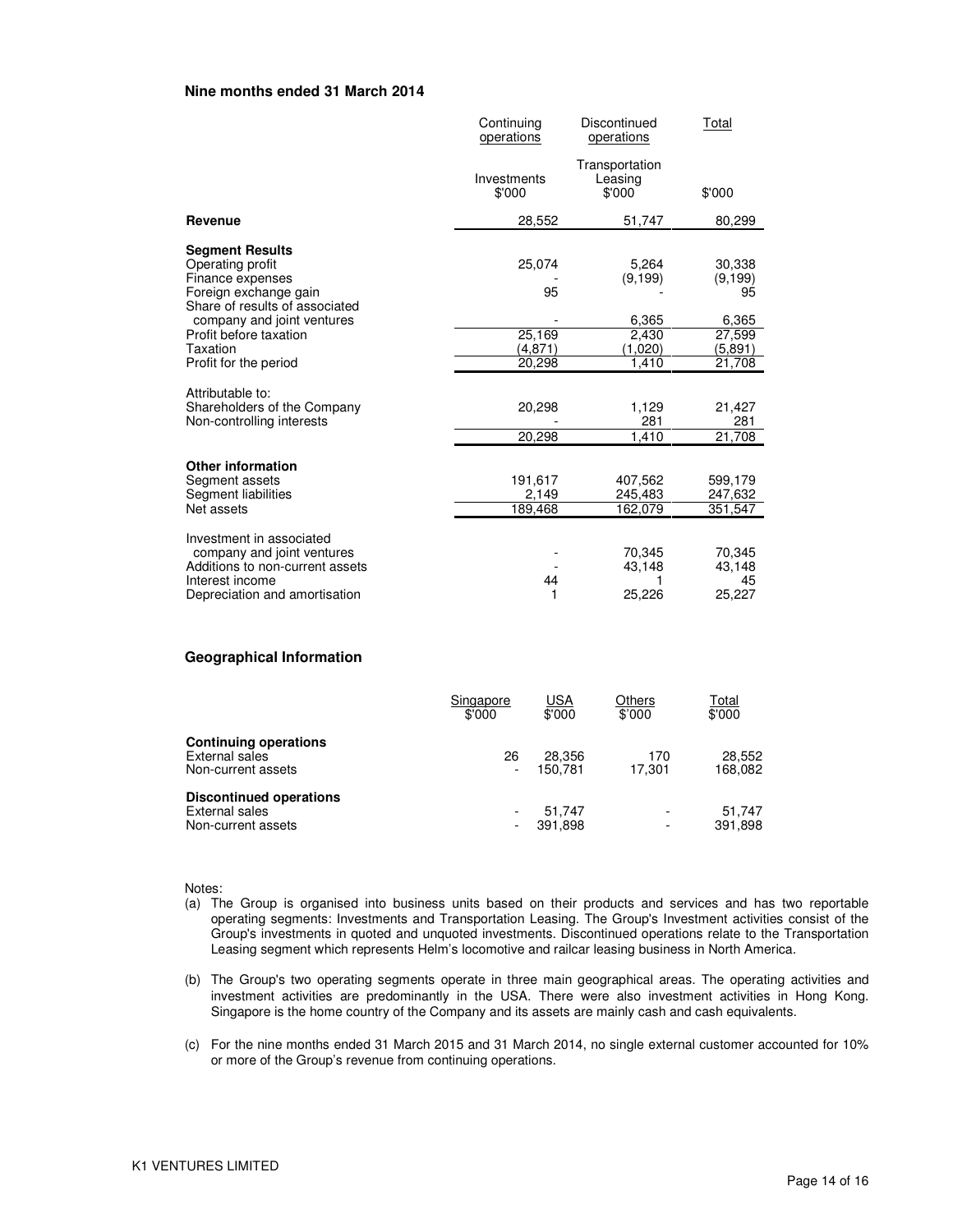### **15. REVIEW OF SEGMENT PERFORMANCE**

Not applicable.

#### **16. INTERESTED PERSON TRANSACTIONS**

The Group has obtained a general mandate from shareholders of the Company for interested person transactions in the Annual General Meeting held on 28 October 2014. During the nine months ended 31 March 2015, the following interested person transactions were entered into by the Group:

| Aggregate value of all<br>interested person<br>transactions during the<br>financial year under<br>review (excluding<br>Aggregate value of all<br>transactions less than<br>interested person<br>transactions conducted<br>\$100,000 and<br>transactions conducted<br>under a shareholders'<br>under shareholders'<br>mandate pursuant to<br>Rule 920 of the SGX<br>mandate pursuant to<br><b>Rule 920)</b><br>Listing Manual.<br>Name of Interested Person<br>1 Jul 14<br>1 Jul 13<br>1 Jul 14<br>1 Jul 13<br>to<br>to<br>to<br>to<br>31 Mar 15<br>31 Mar 14<br>31 Mar 15<br>31 Mar 14<br>\$'000<br>\$'000<br>\$'000<br>\$'000<br><b>General Transactions</b><br>680<br>KCL Group*<br>489<br><b>Greenstreet Partners</b><br>2,089<br>3,139<br><b>Corporate Treasury Transactions</b><br><b>KCL Group</b><br>27,014<br>4,200<br>۰<br>Total<br>29,592<br>8,019<br>۰ |  |  |  |  |
|-------------------------------------------------------------------------------------------------------------------------------------------------------------------------------------------------------------------------------------------------------------------------------------------------------------------------------------------------------------------------------------------------------------------------------------------------------------------------------------------------------------------------------------------------------------------------------------------------------------------------------------------------------------------------------------------------------------------------------------------------------------------------------------------------------------------------------------------------------------------|--|--|--|--|
|                                                                                                                                                                                                                                                                                                                                                                                                                                                                                                                                                                                                                                                                                                                                                                                                                                                                   |  |  |  |  |
|                                                                                                                                                                                                                                                                                                                                                                                                                                                                                                                                                                                                                                                                                                                                                                                                                                                                   |  |  |  |  |
|                                                                                                                                                                                                                                                                                                                                                                                                                                                                                                                                                                                                                                                                                                                                                                                                                                                                   |  |  |  |  |
|                                                                                                                                                                                                                                                                                                                                                                                                                                                                                                                                                                                                                                                                                                                                                                                                                                                                   |  |  |  |  |
|                                                                                                                                                                                                                                                                                                                                                                                                                                                                                                                                                                                                                                                                                                                                                                                                                                                                   |  |  |  |  |
|                                                                                                                                                                                                                                                                                                                                                                                                                                                                                                                                                                                                                                                                                                                                                                                                                                                                   |  |  |  |  |
|                                                                                                                                                                                                                                                                                                                                                                                                                                                                                                                                                                                                                                                                                                                                                                                                                                                                   |  |  |  |  |
|                                                                                                                                                                                                                                                                                                                                                                                                                                                                                                                                                                                                                                                                                                                                                                                                                                                                   |  |  |  |  |
|                                                                                                                                                                                                                                                                                                                                                                                                                                                                                                                                                                                                                                                                                                                                                                                                                                                                   |  |  |  |  |
|                                                                                                                                                                                                                                                                                                                                                                                                                                                                                                                                                                                                                                                                                                                                                                                                                                                                   |  |  |  |  |
|                                                                                                                                                                                                                                                                                                                                                                                                                                                                                                                                                                                                                                                                                                                                                                                                                                                                   |  |  |  |  |
|                                                                                                                                                                                                                                                                                                                                                                                                                                                                                                                                                                                                                                                                                                                                                                                                                                                                   |  |  |  |  |
|                                                                                                                                                                                                                                                                                                                                                                                                                                                                                                                                                                                                                                                                                                                                                                                                                                                                   |  |  |  |  |
|                                                                                                                                                                                                                                                                                                                                                                                                                                                                                                                                                                                                                                                                                                                                                                                                                                                                   |  |  |  |  |
|                                                                                                                                                                                                                                                                                                                                                                                                                                                                                                                                                                                                                                                                                                                                                                                                                                                                   |  |  |  |  |
|                                                                                                                                                                                                                                                                                                                                                                                                                                                                                                                                                                                                                                                                                                                                                                                                                                                                   |  |  |  |  |
|                                                                                                                                                                                                                                                                                                                                                                                                                                                                                                                                                                                                                                                                                                                                                                                                                                                                   |  |  |  |  |
|                                                                                                                                                                                                                                                                                                                                                                                                                                                                                                                                                                                                                                                                                                                                                                                                                                                                   |  |  |  |  |
|                                                                                                                                                                                                                                                                                                                                                                                                                                                                                                                                                                                                                                                                                                                                                                                                                                                                   |  |  |  |  |
|                                                                                                                                                                                                                                                                                                                                                                                                                                                                                                                                                                                                                                                                                                                                                                                                                                                                   |  |  |  |  |
|                                                                                                                                                                                                                                                                                                                                                                                                                                                                                                                                                                                                                                                                                                                                                                                                                                                                   |  |  |  |  |
|                                                                                                                                                                                                                                                                                                                                                                                                                                                                                                                                                                                                                                                                                                                                                                                                                                                                   |  |  |  |  |
|                                                                                                                                                                                                                                                                                                                                                                                                                                                                                                                                                                                                                                                                                                                                                                                                                                                                   |  |  |  |  |
|                                                                                                                                                                                                                                                                                                                                                                                                                                                                                                                                                                                                                                                                                                                                                                                                                                                                   |  |  |  |  |

\* This amount includes the full financial year transaction with the interested person as per agreement.

## **BY ORDER OF THE BOARD**

Winnie Mak Company Secretary 24 April 2015